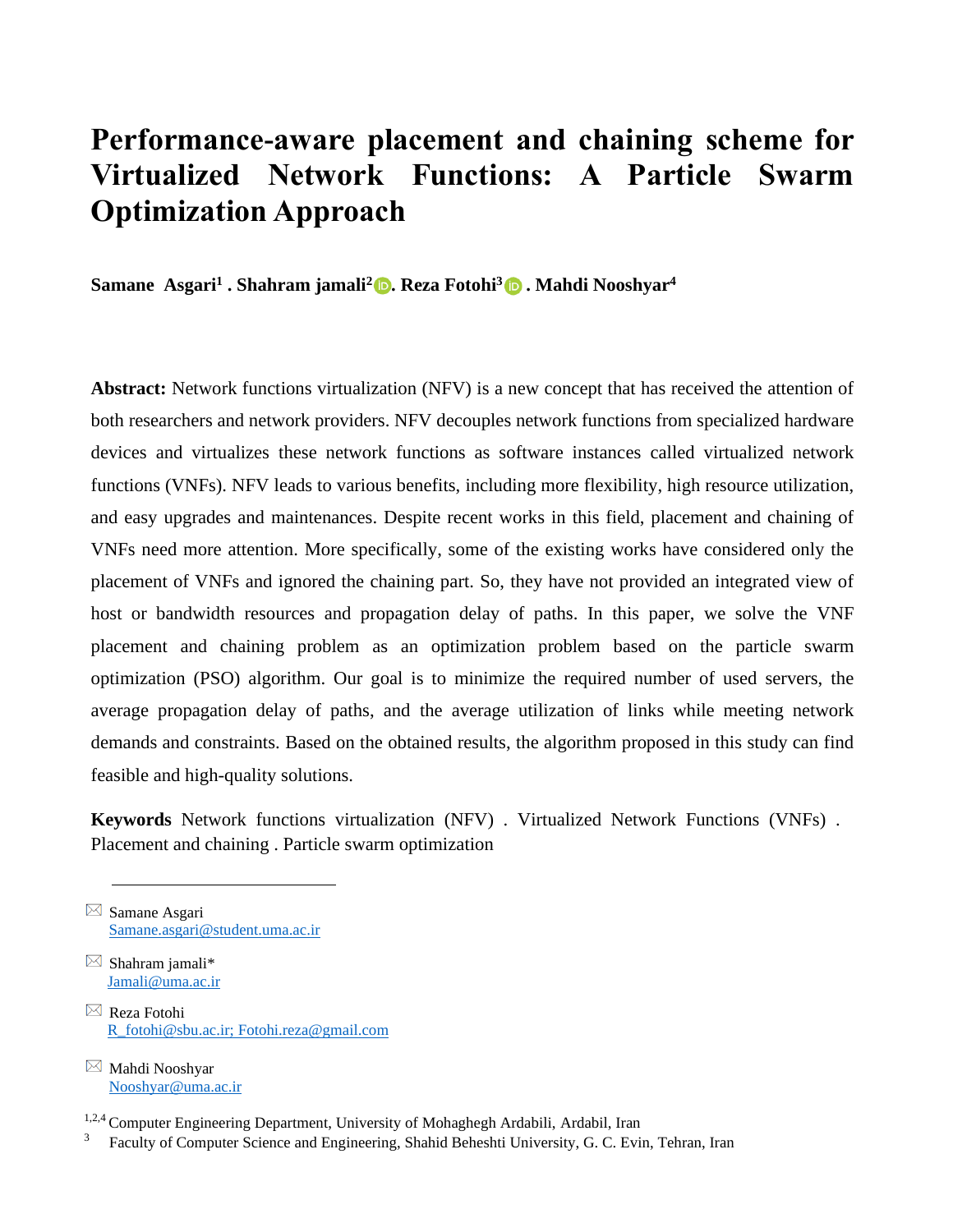# **1 Introduction**

Today, intermediate boxes (or network functions (NF)) have become a pervasive element in networks. Firewalls, proxies, network address translators (NAT), and intrusion detection systems (IDS) are examples of network functions. Today's organizations include a large number of hardware intermediate boxes to meet the diverse demands of multiple streams across the network. These middle boxes are physically located at fixed locations in the network. Every traffic flow needs a special service that must be routed to an intermediate box of that service provider. A stream may not necessarily require just one network function. Instead, it may require navigating an ordered set of network functions, a phenomenon called service function chain (SFC) also called policy chain [1]. Service function chains may differ in the number and order of functions to navigate through streams.

 Despite the growing popularity of middle boxes, they have become more of a one-time solution for network operators because:

- The processing capacity of a hardware middleware is fixed; such inflexibility limits their ability to operate efficiently and efficiently. For example, in times of low traffic, the middle box will run at full capacity, and therefore not fully utilized. On the other hand, in cases where there is a lot of traffic, it is possible for the middle boxes to serve more than their fixed capacities, which causes congestion in the network. To address these traffic waves, network operators tend to provide more hardware in the number and type of network functions purchased [2].
- Each function is located in a fixed physical location within the network. A request for a specific service chain may force traffic to go back and forth to navigate the network, causing it to take up unnecessary bandwidth from some links.

 Intermediate boxes have high core costs (CAPEX) and operating costs (OPEX). They are expensive to buy, maintain and execute. In addition, their hardware life cycle is short, and rapid advances in technology, the addition of new services and agents, or the replacement of existing hardware require more procurement of hardware network functions, which is a tedious and tedious process [2].

 Network Functionalization (NFV) was established in October 2012 by the Industrial Specification Group (ISG) under the auspices of the European Telecommunications Standards Institute (ETSI) and has grown significantly since then. Prior to NFV, software-based networking, or SDN, was introduced, which suggests that SDN was the premise for NFV.

 NFV is a promising solution that solves the above problems. This process turns intermediate boxes into instances of simple software referred to as virtual network functions (VNFs) [3], thus eliminating the dependency between the network function and its hardware, and in sharing physical hardware between multiple VNFs. The shape of virtual machines or servers will work. In other words, virtualization of network functions is a process for designing, deploying and managing network infrastructure. Figure 1, shows a picture of network virtualization and its functions.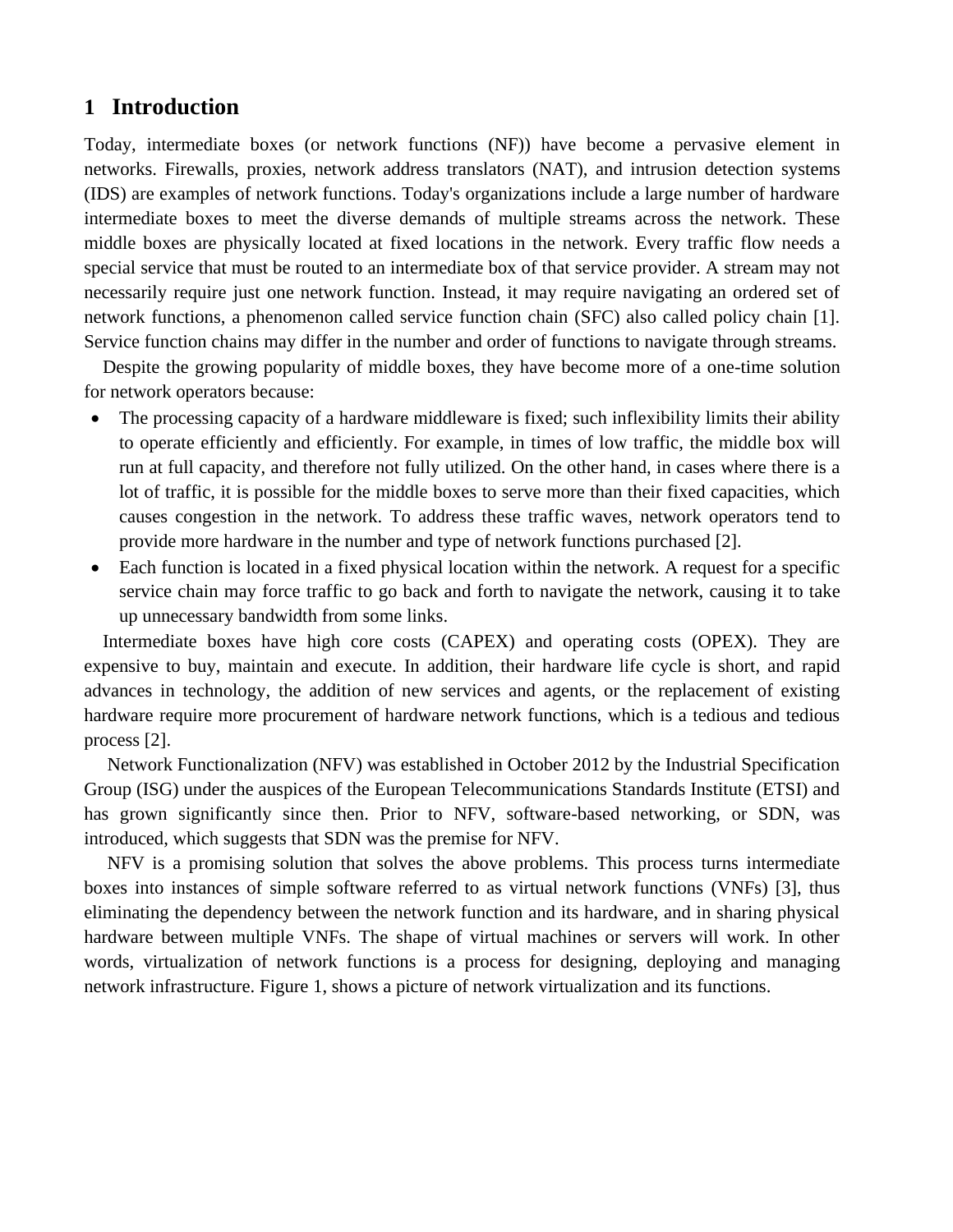

**Fig. 1** Virtualization of networks and their functions [1].

Optimal use of resources, more flexibility, easy updating, maintenance costs, reduction of capital costs (CAPEX) and operating costs (OPEX) of NFV are the most important benefits of NFV [1] [2]. The deployment and regulation of VNFs still requires further research and development in today's world [1]. The challenge of efficient placement of service chains requires more attention. A service chain is a sequence of VNFs that should be met in a specific order. The placement of a service chain consists of the allocation of servers (for hosting VNFs) and steering traffic flow from one VNF to the next VNF in the chain. Figure 2, shows a service function chain. Service function chains can consist of one or more different types of VNFs, as shown in Figure 2. As you can see, this service chain starts with a firewall, then continues with an intrusion detection system, and ends with a network address translator. Requests received at the beginning of each service function chain are processed in the First Input (FIFO) method.



**Fig. 2** Service function chain.

 An example of a VNF chain consisting of 5 nodes - which are considered as network servers to host VNFs - and meet two demands of the service chain. This example is shown in Figure 3. VNF has three different types as follows:

```
F1 (e.g. a firewall),
```
F2 (e.g. a gateway), and

```
F3 (e.g. a load balancer).
```
A path refers to the sequence of servers that specific traffic should pass through a particular service chain.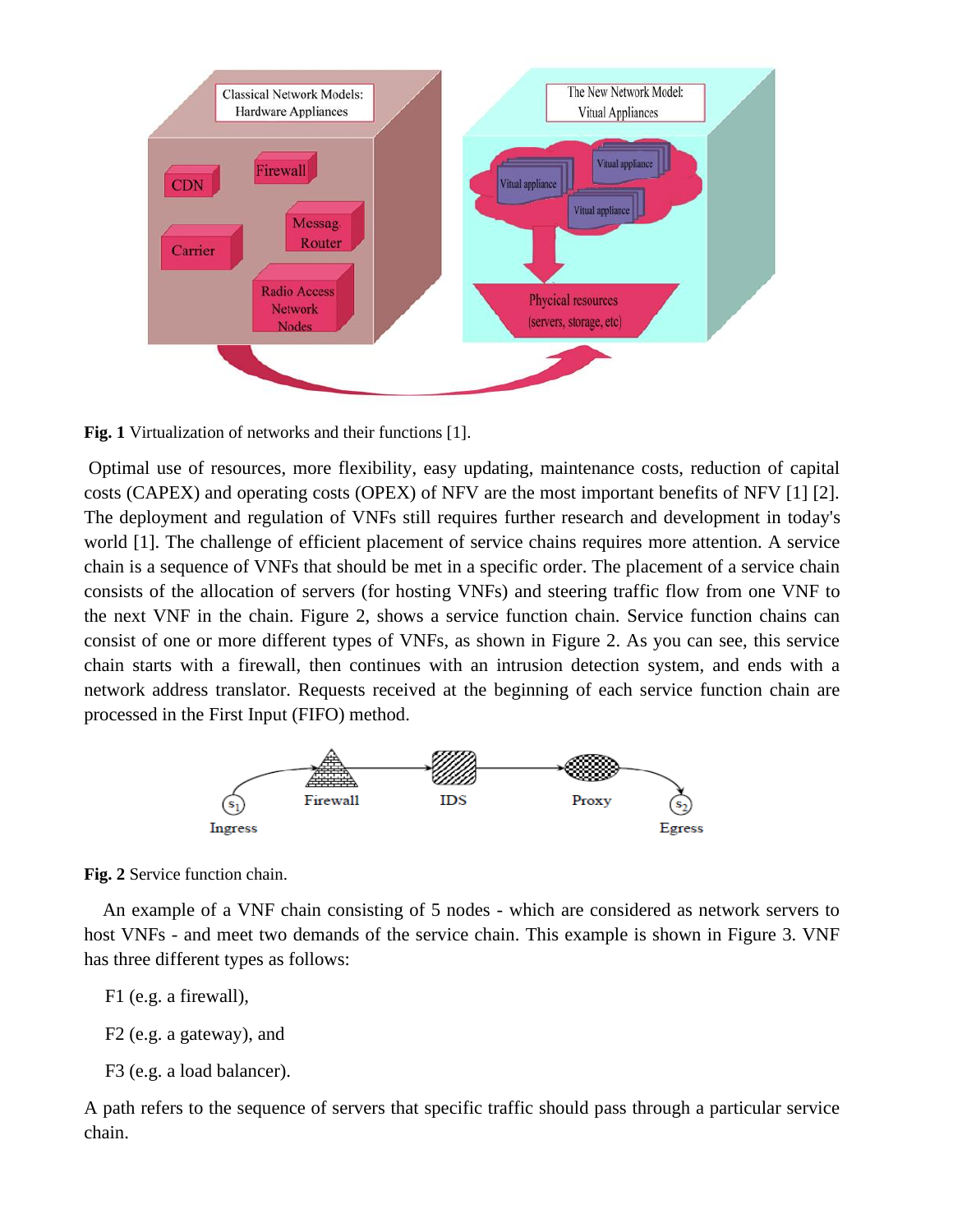Fig. 3(a) represents the first service chain (SC1), at source node A and destination node D. It consists of two VNFs (F1 and F2). First, the function F1 should be met followed by function F2 and the second service chain (SC2) at source node A and destination node E. It consists of two VNFs (F1 and F3), which function F1 being met first followed by function F3.

 Fig. 3(c) shows the placement of these two service chains. For the first service chain, the physical path  $A \rightarrow C \rightarrow D$  is chosen, where node C hosts F1 and F2. For the second service chain, the physical path  $A \rightarrow C \rightarrow B \rightarrow E$  is selected, where node B hosts F3. In this allocation, node C hosts an instance of F1 that is used by two demands to minimize the number of used resources.



**Fig. 3** An example of VNF placement.

Most of the existing works on placement and chaining of VNFs only consider a part of the problem. In other words, they optimize either host or bandwidth resources and they do not consider a complete scheme of computation, storage, and network optimization [3]. The authors of [4] consider only the bandwidth used for routing traffic through the selected paths while the authors of [5] consider the consumed bandwidth and compute the results within reasonable runtime with negligible performance effects.]. In the reference [6] only the criteria of the number of servers used to host VNFs are considered.

 The focus of this paper is on VNF placement and chaining to use links, minimize the number of host nodes, and average propagation delay of selected paths. To solve this problem, we used PSO optimizer. PSO is a meta-analysis method used to obtain the best solution by updating the position and velocity of particles in the search space. This update is based on the particle size value [8]. This algorithm was chosen because of its simple implementation, quick convergence simple concept and calculation, and a limited number of parameters of PSO [9].

 The remainder of this paper is organized as follows. Section 2 presents related works. Section 3 introduces the VNF placement and chaining strategies. Section 4 describes the proposed algorithm and formulates the problem. Performance evaluation results are reported in section 5. Finally, section 6 discusses the conclusions.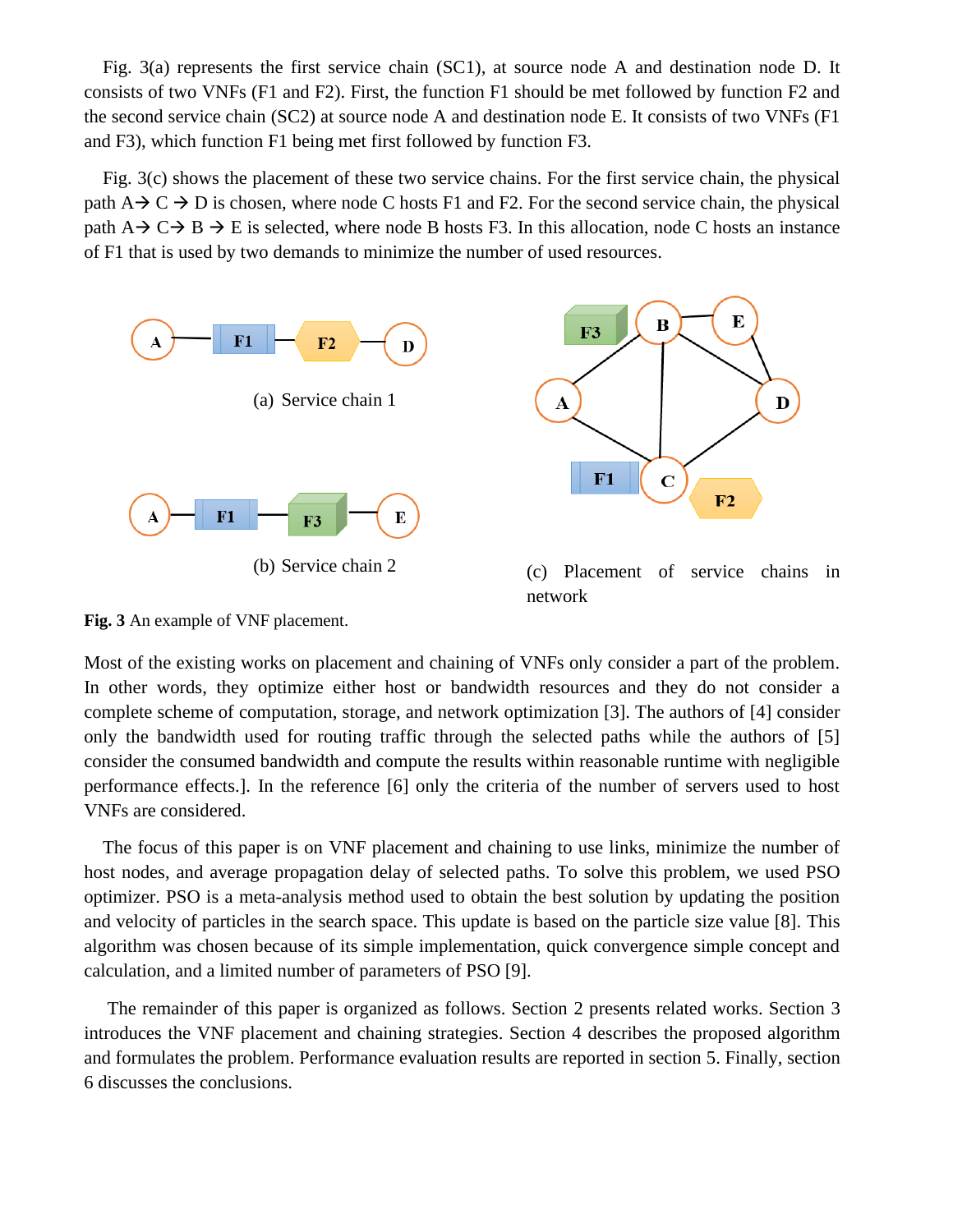#### **2 Related works**

An example of the planning and deployment of physical intermediate boxes that show the placement and chain of network performance before the start of NFV [10]. However, today, it is one of the most important issues and many studies have been done in this field. In this section, we review some of the research works related to virtualized network function placement and chaining problems.

 Marcelo Louiseley et al. [5] propose an approach to chain and location VNF with the aim of minimizing the allocation of required resources, while meeting network flow requirements and constraints. Their approach is to combine correct linear programming with an exploratory method (variable neighborhood search). Their approach is that they first compute an initial solution (or configuration) for the optimization problem, then select a subset of the network presence points iteratively, and the variables in the special list are optimized, while Other variables remain unchanged (or fixed, hence the name fixed and optimized).

 Maroon Machteri et al. [6] discuss the aspect of locating service chains by finding the best locations and hosts for VNFs and directing traffic across network functions, while respecting user needs and maximizing provider benefits. They propose a new approach based on application components and infrastructure graphs for locating physical and virtual network chains in cloud environments and networks. The evaluation results show that their proposed algorithm reduces complexity and can be extended to thousands of nodes and links, as well as outperforms the relevant work in the provider's interests and acceptance rate.

 Qu et al. [22] have proposed a MILP optimization model and an exploratory algorithm (Greedyk-NFV) for VNF location and traffic routing that maximizes reliability and minimizes end-to-end service chain delays (SFCs). Their simulation results show that their heuristic algorithm performs better than the existing tasks in terms of reliability of 7.4% to 14.8% and in terms of average end-toend latency of about 18.5%.

 Sama Sola et al. [34] propose locating and chaining energy efficient VNFs across active NFV infrastructures. Their proposed approach is an extension of the Monte Carlo Tree Search Method (MCTS). Their proposed algorithm is called the Energy Efficient Search Tree Chain Location Algorithm (EE-TCA), which minimizes the energy consumption of the hardware (physical resources) and software (virtual resources) involved in hosting and optimizing the VNF chain. Their proposed algorithm performs the following steps:

- 1) initializing the tree,
- 2) selecting nodes to explore during tree orientation,
- 3) generating a new subdirectory,
- 4) optimizing node communication, and finally
- 5) selecting the best solution (saving more power).

The authors used a real cloud platform and extensive simulations for the proposed decision tree algorithm to evaluate the performance and ability to adapt to the problem size. This proposed algorithm shows the results of scalability simulations as well as a significant reduction in the energy consumption of the proposed solution compared to the dependent tasks.

 An accurate and remarkable VNF locating solution called VNF-P is presented in [35], in which Mons et al. Used integer linear programming in a hybrid NFV environment that contained specific, all-purpose hardware. VNF-P, like much work in this area, aims to minimize the number of physical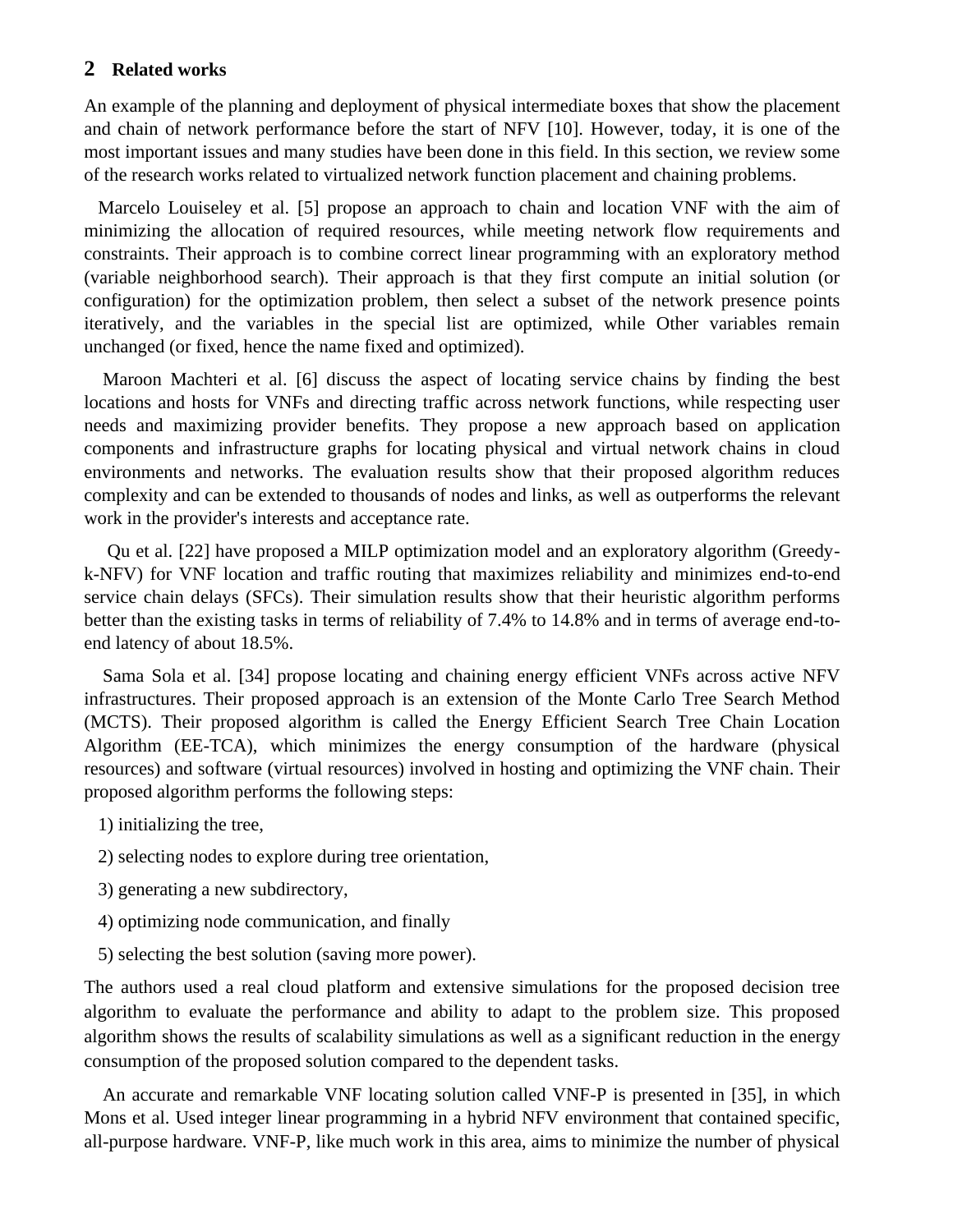devices used to save substantial costs for a network provider. This has been evaluated (due to the scalability constraints of precise solutions) in small-scale networks with varying traffic loads, and provides results whose algorithms expire in 16 seconds or less to respond quickly to changes in traffic demands such as morning and night. Create the peak of traffic fluctuations in the evening.

 Ahwar et al. [36] have defined the problem of locating and chaining VNFs as follows: Consider a chain of VNFs that must be placed on the NFV infrastructure provided for traffic flows requested from different sources and destinations. They hypothesized that in order to minimize the total cost, four criteria should be considered:

- (1) how to find the right number of VNF specimens,
- (2) how to find suitable locations for VNF specimens, and
- (3) how to properly chain VNF specimens. And
- (4) how the requested traffic is allocated to VNF chains.

 They used integer linear programming to solve the problem of locating and chaining VNFs to minimize the overall cost. They used MATLAB software and AMPL-Gurobi version 1.5.6 to implement integer linear programming.

 Mohammad Khan et al. [37] formulated the problem of locating network functions as a mixed integer linear program (MILP). This formulation not only determines the location of services and routing streams, but also seeks to minimize resource utilization. They have developed an exploration to solve this problem, which enables them to support large examples of the problem and solve the problem of incoming streams without affecting existing streams. Their approach shows that dividing a large problem into small parts can produce a result close to the optimal result.

Diye et al. [38] believe that locating and chaining VNFs affects the quality of service (e.g., latency) of a value-added service and the cost of providing the network provider. This is modeled as an optimization problem that aims to find the optimal number and location as well as efficiently chain VNF samples so that the cost of the network provider is minimized and the quality of service is met. The authors of this article consider the cost to include the cost of licenses, calculations, and the cost of communications. The number of VNF sites and samples used is calculated. Computing costs include the cost of running VNFs on servers and the cost of communications as the sum of the bandwidth used by the chains in the network. They have three main limitations to their heuristic algorithm: satisfying service quality while avoiding server overload and VNF. They designed their heuristic algorithm based on Google PageRank, the leading search engine algorithm. Their heuristic algorithm can be described as a kind of centralized vector method. PageRank also works well on free-scale networks and is therefore widely used in many fields.

 Etkora et al. [40] considered the dynamic locating aspect of network virtual functions. They used genetic exploration algorithms to solve this problem. The particle in their path is a location. In their proposed algorithm, they consider minimizing propagation and packing latency and the number of cores used in physical machines (servers). Their results show that their proposed algorithm has a small probability of failure to find possible solutions, that is, it can track dynamic changes and, compared to other tasks, the location delay in updates is less.

 Hawilo et al. [41] proposed a new MILP optimization model and a heuristic algorithm (BACON) for locating VNFs and their associated SFCs on a small-scale network with 30 servers and a largescale network with 300 servers. Their purpose is to minimize intra and end-to-end service chain (SFC) delays. Their approach also increases the reliability and quality of service. Among the limitations that have been considered are capacity, network latency, accessibility, and so on. Their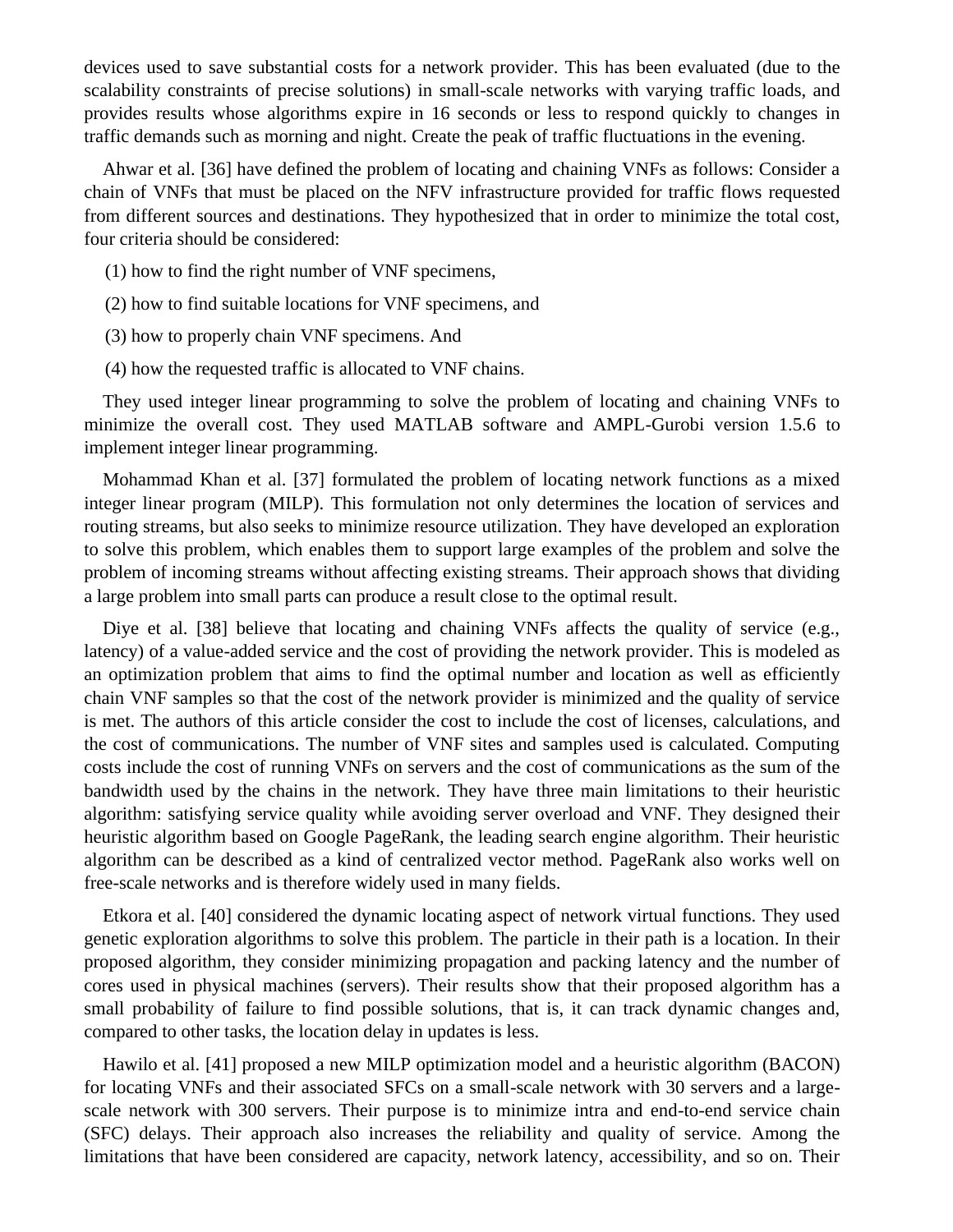simulation results show that both of their proposed models perform better than the methods compared to them and have less time complexity.

 Pei et al. [42] first solved the problem of selecting and chaining VNFs as a proper binary programming (BIP) model with the aim of minimizing end-to-end latency. Then they introduced a new two-phase algorithm based on deep learning. Their simulation results show that their two-phase algorithm is more efficient in terms of request acceptance rate, throughput, end-to-end delay.

# **3 Placement and chaining of VNFs strategies**

In [10], it was proved that the VNF placement and chaining problem belongs to the complexity class NP-Complete. In this regard, the optimization algorithms to solve this problem can be divided into three categories: exact solutions, heuristic solutions, and meta-heuristic solutions.

 Exact solutions usually use linear programming and can achieve the best result in a mathematical model. LP problems can be solved by software programs called solvers (i.e., CPLEX, GLPK, XPRESS, or IPOPT). Previous works [6], [12], [11], [4], [13], and [14] solve the problem of VNF placement and chaining by proposing an LP or ILP or MILP formulation.

 Heuristic solutions are used to reduce the execution time to solve the placement and chaining of the VNFs problem. These solutions do not necessarily reach the best placement and chaining of VNFs such that they can be stuck in a local optimum and they depend on the problem [15]. However, they can achieve a good solution with a short execution time [16]. In [5], [17], [18], [7], [19], [20], [1], [10], [21], and [22], the authors used heuristic solution for this purpose.

 Meta-heuristic algorithms, which are inspired by the process of natural selection, can find nearoptimal solutions. These algorithms improve solutions by escaping from local optimum and their execution time is short. Since meta-heuristic algorithms are problem-independent, they can be used for so many problems [15].

 Some of the popular meta-heuristic algorithms are genetic algorithm, PSO, and Ant Colony. There have only been a few studies to use a meta-heuristic approach for VNF placement and chaining [3], [24], and [25].

 The authors of [25] and [24] only consider the VNF placement problem and propose their algorithm based on GA.

 In another work [3], the authors considered the service chain placement problem, which requires selecting servers (to host VNFs) and paths to route traffic flow from one VNF to the next VNF in the chain. They propose their algorithm based on a GA and compare their algorithm with the ILP approach. They implement the ILP formulation in CPLEX. Their result shows that for small networks and few numbers of VNFs, ILP took 12.5 seconds while the genetic approach took 0.0034 seconds to find the optimal solution. Nevertheless, for a few VNFs in a large-scale network, the ILP can take hours and it may be stopped without finishing correctly but GA can find the optimal solution in a matter of seconds. Moreover, their result shows that solution quality (i.e., objective value, number of used servers, links, and link congestion) of GA is similar to ILP formulation.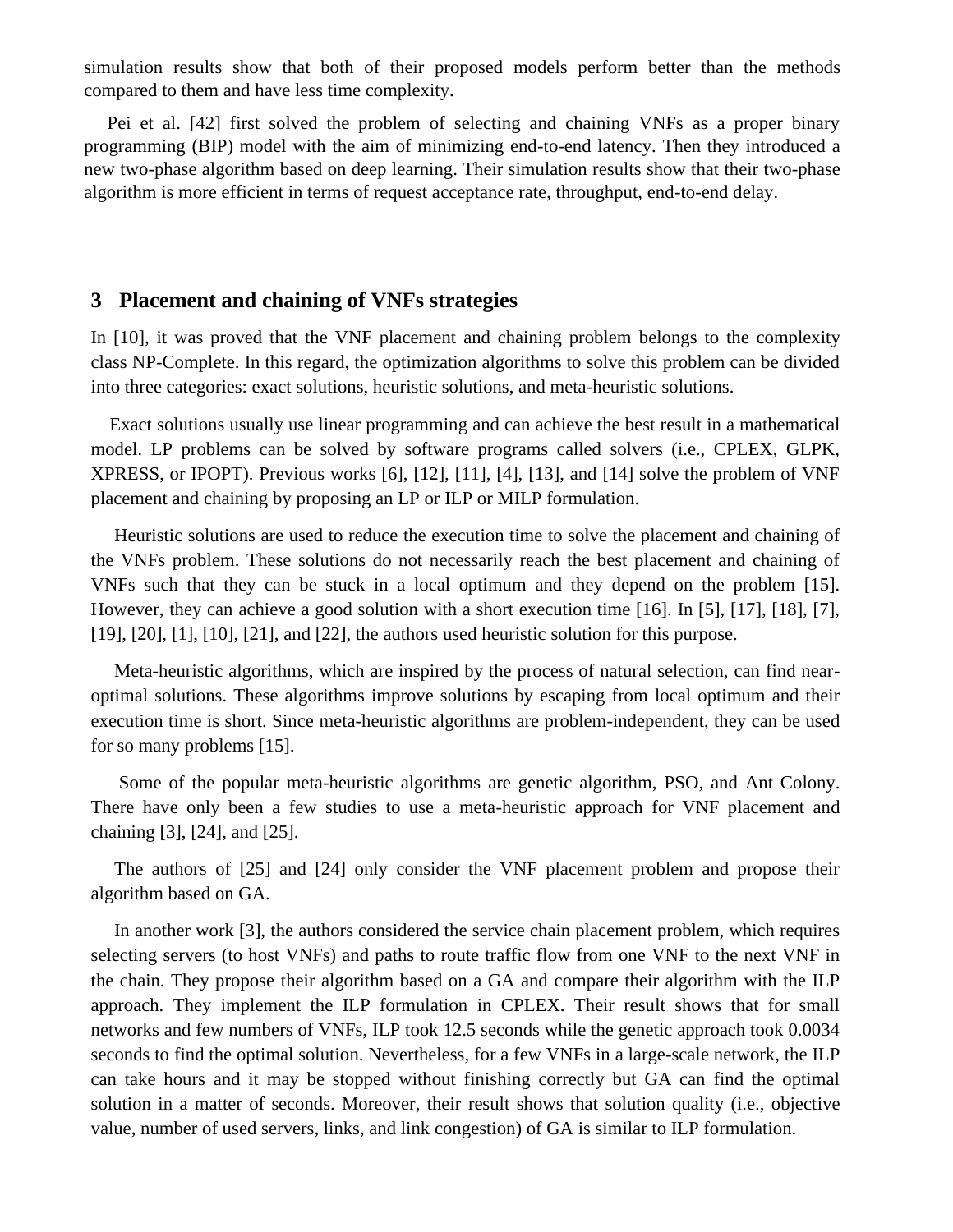#### **4 Problem formulation and the proposed algorithm**

In this paper, the chain problem and VNF placement are categorized into two main steps as follows: Step 1, to direct the flow of traffic from one VNF to the next VNF in the chain, which involves selecting routes.

Step 2 Select the servers hosted by VNFs.

#### **4.1 Problem formulation**

We consider a network with N physical servers and L links. All the physical servers have equal capacity, which is denoted by  $S_n$ , and the physical server can host several VNFs. Similar to [23], a physical server is considered to use, if and only if it hosts at least one VNF; otherwise, it is considered as an idle or unused state. The set of used servers is denoted by T. A path (p) refers to the sequence of servers that specific traffic should pass through in a particular service chain. All links in the network have the equal capacity, which is denoted by B<sub>l</sub>. The number of VNFs in the network is denoted by F and their type is denoted by M. When a VNF (f) is placed on a server (n), it occupies its necessary capacity of server capacity. Let RS be the set of demands in the network, each demand must determine requested VNFs, source server, and destination server [26]. For example, one demand is presented as:

RS1: f3  $\rightarrow$  f2  $\rightarrow$  f1 (source: 10; destination: 2)

Each demand in the network has a special sequence of virtual functions to be met. It means that a virtual function (f) must not be met before its previous function in the chain. Now that the VNF placement and chaining problem is introduced, let us minimize the number of used servers *(T)*, the average utilization of links *(U)*, and the average propagation delay of selected paths  $\hat{dp}$ ). It results in the servers that already have been used can be utilized efficiently and the traffic will not traverse long paths. The average propagation delay of all paths  $(\widehat{d\rho})$  is defined as:

$$
d\hat{p} = \left(\frac{\sum_{p=1}^{p} d_p}{P}\right)
$$
 (1)

where  $d_p$  is the propagation delay of path p and P is the number of all selected paths in the network. The objective function is normalized as follows:

Minimize 
$$
\left(w_1 \frac{1}{N} * T + w_2 * U + w_3 * \frac{d\hat{p}}{dp \max}\right)
$$
 (2)

where  $w_1$ ,  $w_2$ , and  $w_3$  are weighting factors by which the operators can determine the tradeoffs between these factors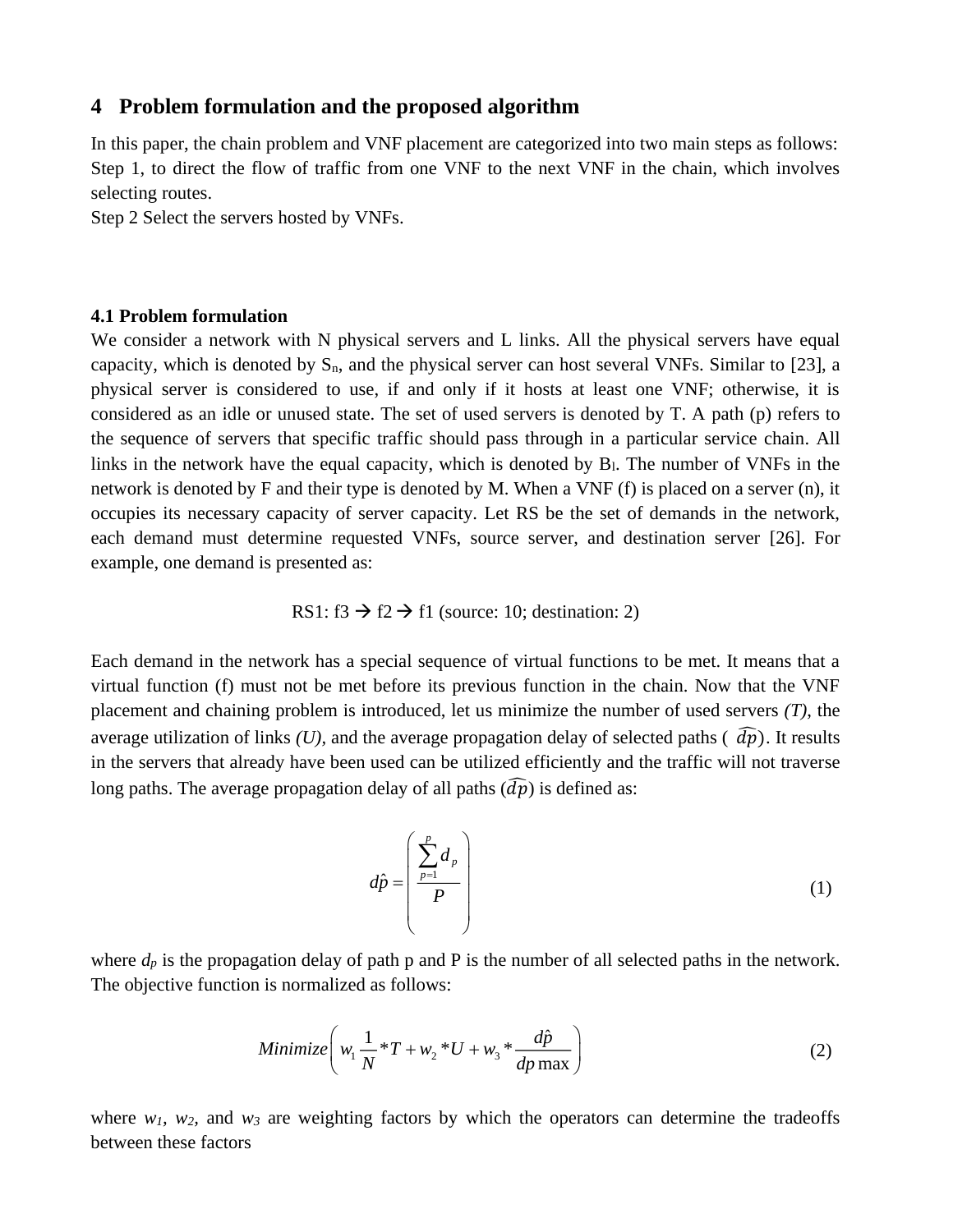N is the total number of physical servers, T is the total number of servers used, U is the average utilization of links, (dp) is the average propagation delay of paths, and dpmax is the maximum average propagation delay of all paths.

 We considered the following constraints for the network. For each server used, the total capacity consumed by all the VNF instances assigned to that server does not exceed its capacity (3):

$$
\sum_{f=1}^{F} I_f^n * C_f \leq S_n \qquad \forall n \in N \tag{3}
$$

In constraint (4), we ensure that for each link used, the total bandwidth consumed by all the VNF instances does not exceed the bandwidth of that link.

$$
\sum_{p=1}^{p} \sum_{f=1}^{F} W_f^p * X_l^p * BW_f \leq B_l \qquad \forall l \in L
$$
\n
$$
(4)
$$

In constraint (5), we ensure that the propagation delay of each path does not exceed the maximum average propagation delay of all selected paths.

$$
\sum_{l=1}^{L} X_l^p * de_l \le dp \max \qquad \forall p \in P \tag{5}
$$

In constraint (6), we guarantee that a server is active only when it hosts at least one VNF instance.

$$
\sum_{p=1}^{p} \sum_{f=1}^{F} W_f^p * Q_n^p * I_f^n - G_n \ge 0 \qquad \forall n \in N
$$
 (6)

Table I shows the variables that are used to formulate the optimization problem.

#### **4.2 Particle Swarm Optimization**

Dr. James Kennedy and Dr. Russel Eberhat in 1995 have introduced a population-based optimization method, called PSO. PSO is inspired by animal behavior, such as bird flocking and fish schooling [27]. In PSO, individuals are called particles and the population size is equal to the number of particles. Also, in this algorithm, each particle represents a solution and has a position  $(i.e., X<sub>i</sub>)$  and velocity (i.e.,  $V<sub>i</sub>$ ), which are updated in each iteration. The particle community optimization algorithm uses two basic branches of learning: social sciences and computer science. In addition, the PSO algorithm uses the theory of collective intelligence, which is a system for displaying cooperative and group activities/guiding non-knowledge agents that interact locally with their environment and create logical global performance patterns [28] .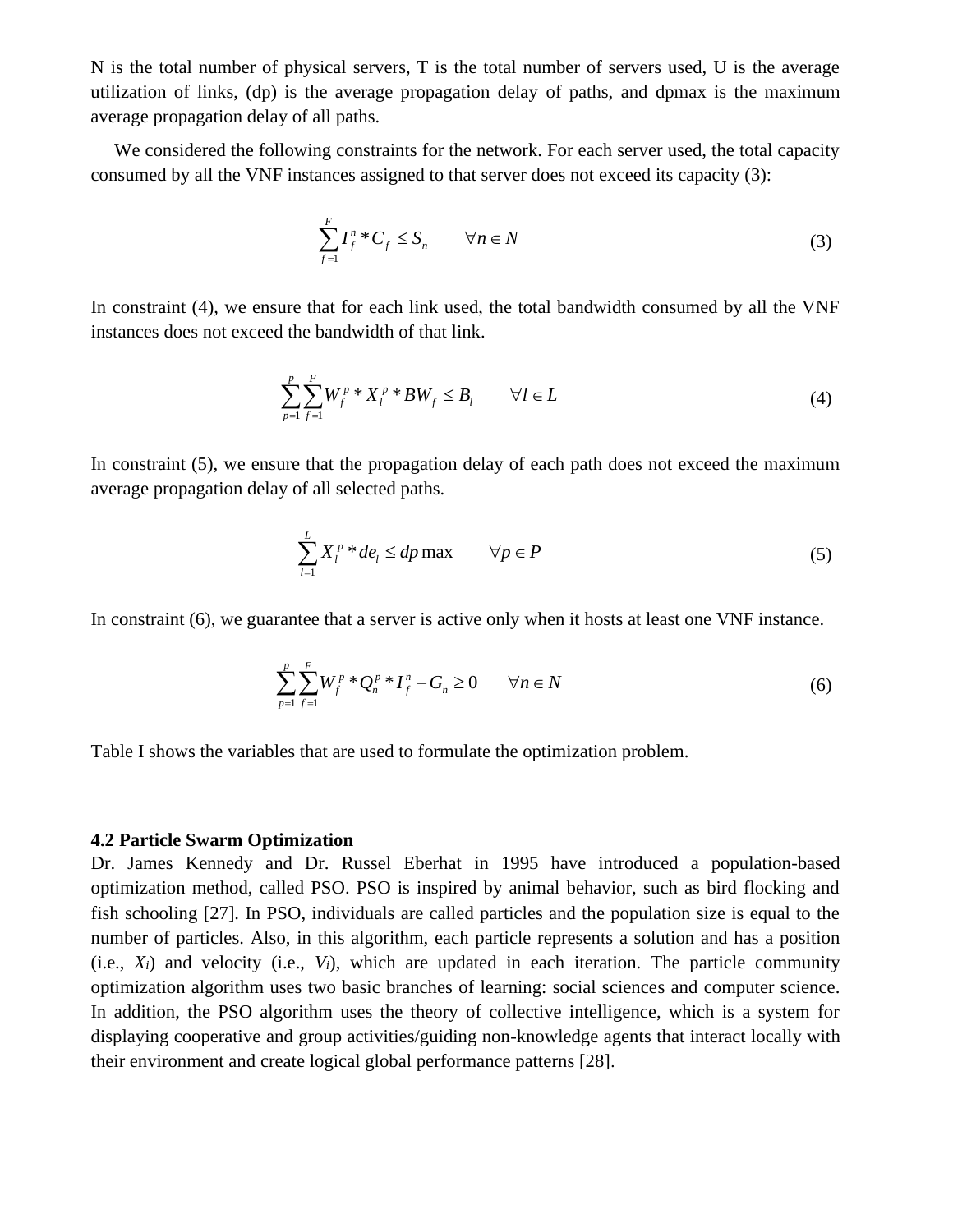| Variables           | Definition                                                           |  |
|---------------------|----------------------------------------------------------------------|--|
| $\overline{N}$      | Number of physical servers, indexed by $n = 1, 2, , N$               |  |
| L                   | Number of links, indexed by $l = 1, 2, , L$                          |  |
| $\boldsymbol{P}$    | Number of selected paths, indexed by $p = 1, 2, , P$                 |  |
| $\boldsymbol{F}$    | Number of VNFs, indexed by $f = 1, 2, , F$                           |  |
| $\overline{M}$      | Types of functions                                                   |  |
| $\overline{T}$      | Total number of used servers                                         |  |
| U                   | Average utilization of links                                         |  |
| $dp$ max            | The maximum average propagation delay of all paths                   |  |
| $d\hat{p}$          | The average propagation delay of all paths                           |  |
| $d_{p}$             | the propagation delay of path p                                      |  |
| $C_f$               | Required processing capacity of network function f                   |  |
| $BW_f$              | The required bandwidth capacity of network function f                |  |
| $S_n$               | Processing capacity of server n                                      |  |
| $B_i$               | The bandwidth capacity of link 1                                     |  |
| $G_n \in \{0,1\}$   | $G_n = 1$ if server n is used, otherwise $G_n = 0$                   |  |
| $W_f^p \in \{0,1\}$ | $W_f^p = 1$ if VNF f routes traffic on path p, otherwise $W_f^p = 0$ |  |
| $X_l^p \in \{0,1\}$ | $X_l^p = 1$ if link 1 is used in path p, otherwise $X_l^p = 0$       |  |
| $I_f^n \in \{0,1\}$ | $I_f^n$ = 1 if VNF f is hosted on server n, otherwise $I_f^n$ = 0    |  |
| $Q_n^p \in \{0,1\}$ | $Q_n^p = 1$ if server n is used in path p, otherwise $Q_n^p = 0$     |  |
| $W_1, W_2, W_3$     | Weighting factors                                                    |  |

**Table 1** list of variables and their definition

$$
V_i(t+1) = \left(w^*V_i(t) + c_1r_i^*(p_i - X_i(t)) + c_2r_2^*(p_g - X_i(t))\right)
$$
\n<sup>(7)</sup>

$$
X_i(t+1) = (X_i(t) + V_i(t+1))
$$
\n(8)

The two variables *r1* and *r2* are random variables whose value is between [0,1]. To control the effect of the current velocity on the next velocity, the variable *w*, which is the weight variable of inertia, is used. Acceleration factors were also determined by two variables *c1* and *c2*. The best position that all particles have experienced is set in the variable *pg*. pi is the best position that particle *i* has experienced, and the fitness function is used to evaluate particles [30].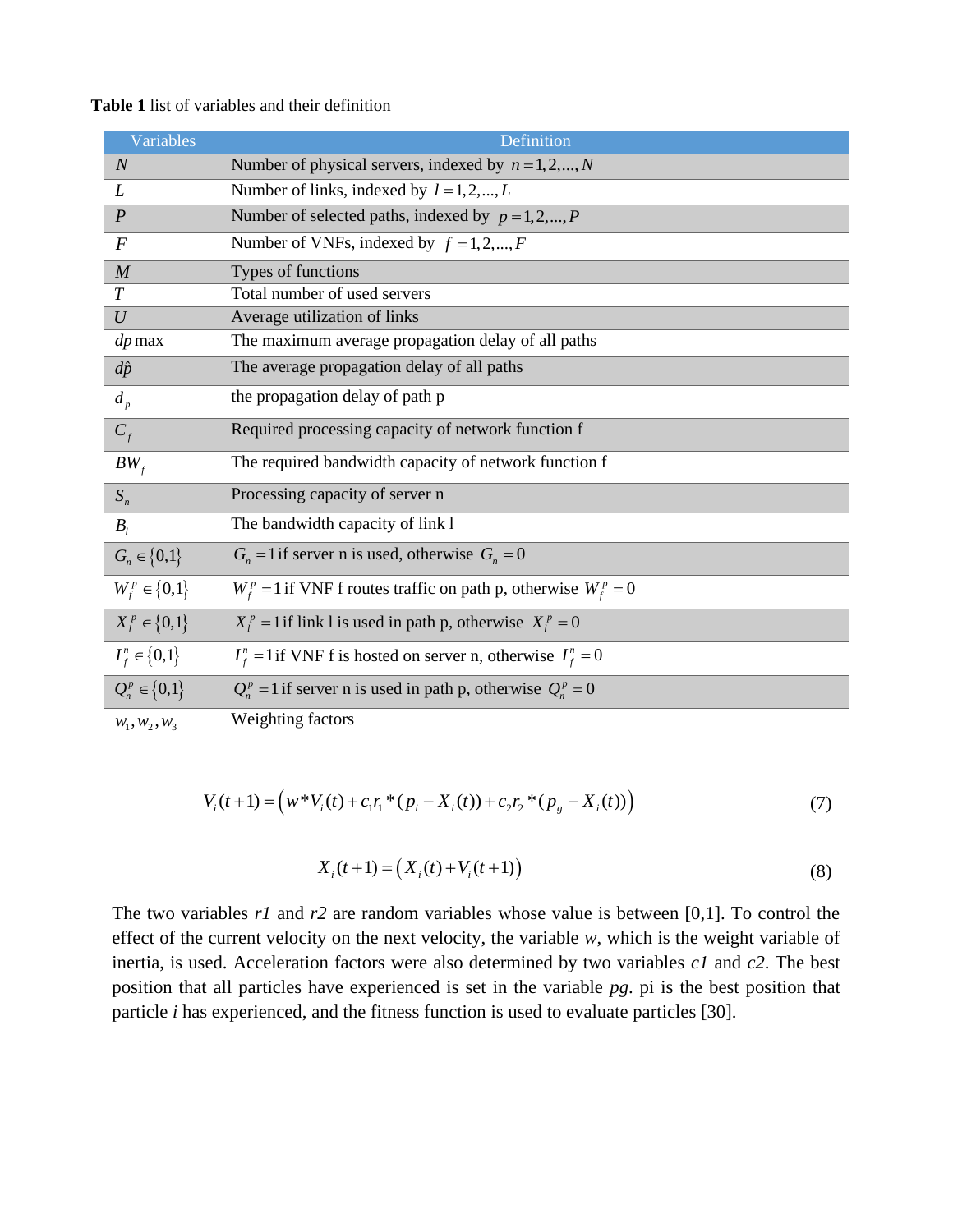1) Create initial population based on random speed and position

2) Calculate the amount of fitness function for each particle (Equation 1).

3) If the value of the fitness function is less than the value set for pi, set the current value as the new pi

and the best value for pi as pg.

4) Use formulas 7 and 8 to calculate the particle velocity and update the position of the particles.

5) Repeat from step 2 until reaching the maximum iteration/minimum error.

In this article, each particle represents a full solution, which includes servers to host VNFs and paths assignment for serving all the service chains in the network. It means that, if the population size (i.e., number of particles) is equal to m, there are m different possible configuration states for the network that each of them determines selected servers to host VNFs and selected paths to meet all the demands.

 Our algorithm uses topology data, demands, set of VNF types, and their capacity and server capacity as inputs. In the first step, our algorithm generates the initial population. It selects the initial assignment of servers to host network functions and paths for each demand. We used a random algorithm as the initial solution. In this way, the servers and paths are selected randomly and particle positions and velocities are randomly initialized.

 In the second step, the fitness function (equation 1) for the initial population is measured to see how good a full solution is. Our fitness function takes into account the number of used servers, links capacity, and the propagation delay of selected paths. In the fitness function, weights of parameters  $(w_1, w_2,$  and  $w_3)$  depend on the preferences. It means that more priority can be given to server utilization or link utilization or average propagation delay of paths. In our implementation, more priority is given to server utilization. The best solutions are those that return the smallest value.

In the third step, for each particle, the particle's fitness function is compared with its best value, and if it is smaller than its best value, it will be set as the new best value and the particle's position will be stored. Then, the smallest value of the fitness function of all particles will be set as the global best value.

 In the fourth step, the velocity and position of all particles are updated according to equations (6) and (7). This process is iterated until the termination criterion is reached. In our implementation, the maximum number of iterations is used as the termination criterion. In the final iteration, the solution that gives the smallest fitness function value is selected as the best solution to the problem.

# **5 Performance evaluation**

In this section, we describe the experimental settings used in this article. In this experiment, three networks are used in different situations, where the networks do not already have a specific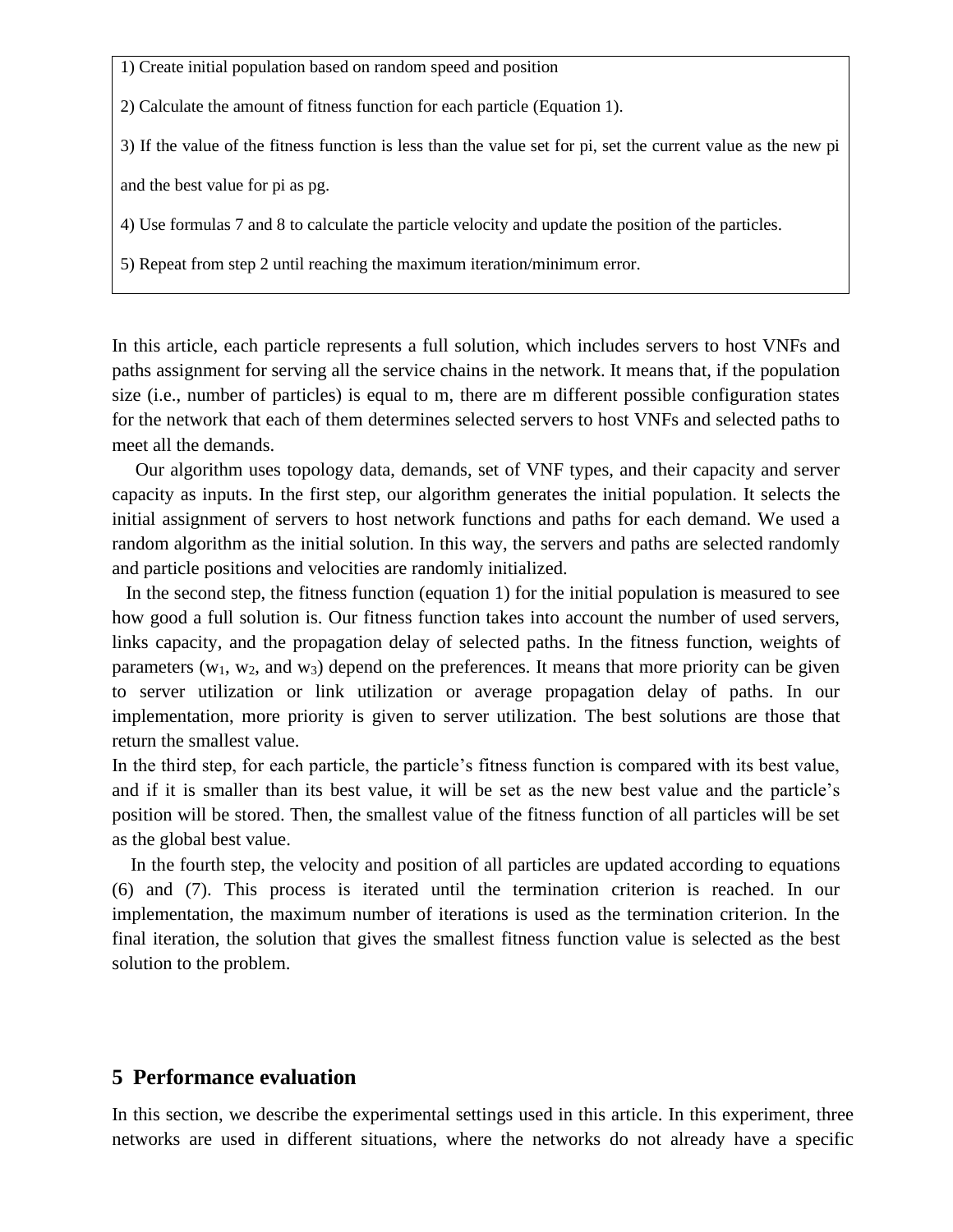structure for VNF placement and chain problem. The proposed method is compared with the Random algorithm under different parameters because our design and purpose are different from previous articles on VNF and chain placement. Different scenarios have been used to simulate and evaluate the efficiency of the proposed algorithm. In each scenario, the value of some parameter's changes, in which case, their value is expressed for that particular scenario. In this section, the effect of number of requests on average release delay, request acceptance rate and the effect of service chain growth on execution time, average route release delay and the effect of number of servers on execution time are investigated and finally the proposed algorithm with random approach Is compared.

#### **5.1 Experiment setup**

Java programming language was used for implementing our algorithm in Eclipse and the simulations were performed using Net2Plan 0.5.0. All the experiments were carried out in a computer system with an Intel Core i5 processor and 8.00 GB of RAM. The service chains used in our experiments are generated randomly and they are at least 1 and at most 9 functions. We assumed that all the servers have equal capacity to host VNFs. There are 6 types of network functions where their required capacity is equal but the value varied in different scenarios. The number of demands varied in each scenario, ranging from 10 to 150 demands. The number of requested VNFs varied in each scenario, ranging from 30 to 270. The number of particles is 20, which is adopted from [30] and [31]. The value of acceleration factors is 2.05, which is adopted from [32].

 Finally, the maximum number of iterations is 100, adopted from [33]. We work with three types of environments: (1) 32 servers, (2) 16 servers, and (3) 8 servers. Table 2 shows the details of the parameters used in this article.

| <b>Item</b>                       | Description/Value                |  |
|-----------------------------------|----------------------------------|--|
| Type of VNFs                      | Maximum 6                        |  |
| Capacity of servers               | Equal                            |  |
| Capacity of links                 | Equal                            |  |
| Number of VNFs in a service chain | Minimum 1 and maximum 9          |  |
| Number of particles               | 20                               |  |
| Maximum number of iterations      | 100                              |  |
| Required capacity of VNFs         | Equal, depending on the scenario |  |
| Number of requested VNFs          | Minimum 30 and maximum 270       |  |
| Number of demands                 | Minimum 10 and maximum 150       |  |

| <b>Table 2</b> Experimental parameters |  |  |  |  |
|----------------------------------------|--|--|--|--|
|----------------------------------------|--|--|--|--|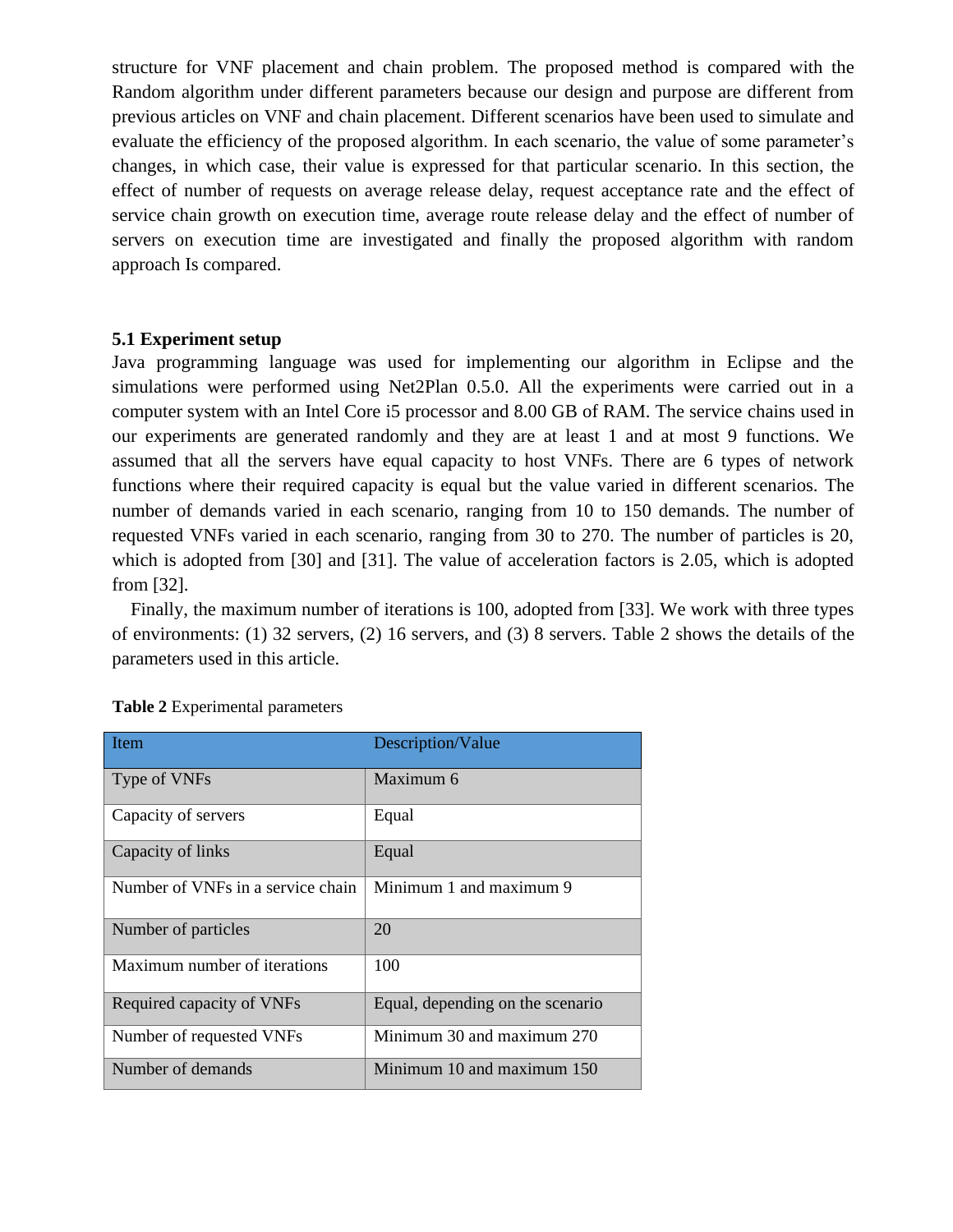#### **5.2 Simulation results**

In this section, we discuss the results for experiments that were carried to evaluate the effectiveness of our algorithm. For each experiment, the experiment is carried 20 rounds and then the average value is considered.

## **5.2.1 Effect of service chain length**

In this experiment, the network with 32 servers is considered, the demands are the same, and the number of demands is 30. The service chain length is varied in the range of 1 to 9 functions. Fig. 4 shows the effect of service chain length on execution time. The execution time is defined as the required time taken by the Random algorithm and our algorithm is run over the maximum number of iterations to find a near-optimal solution to solve the VNF placement and chaining problem. Meanwhile, the number of used servers, the average propagation delay of paths, and the average utilization of links is minimized.

 According to Fig. 4, by increasing the number of VNFs in the service chain, the execution time increases as well. The increase is due to the more number of required VNF instances in the network, as each VNF has limited capacity to process. So, the required time to find servers to host more VNFs and selecting paths to meet the demands increases.



**Fig. 4** Effect of service chain length on execution time

For each demand in the network, a path should be determined. The path begins at the source server of that demand, traverses different links and servers, meets the required VNFs in a specific order, and ends at the destination server. Each path has a propagation delay that is computed as the sum of the propagation delays of all the links in that path. Fig. 5 shows that by increasing the number of VNFs in each service chain, the average propagation delay of all paths increases. This is because the number of required VNFs to meet increases. Also, considering the limited capacity of servers to host VNFs, the number of servers to host VNFs increases and leads to an increase in the length of the paths. Therefore, the average propagation delay of paths prolongs.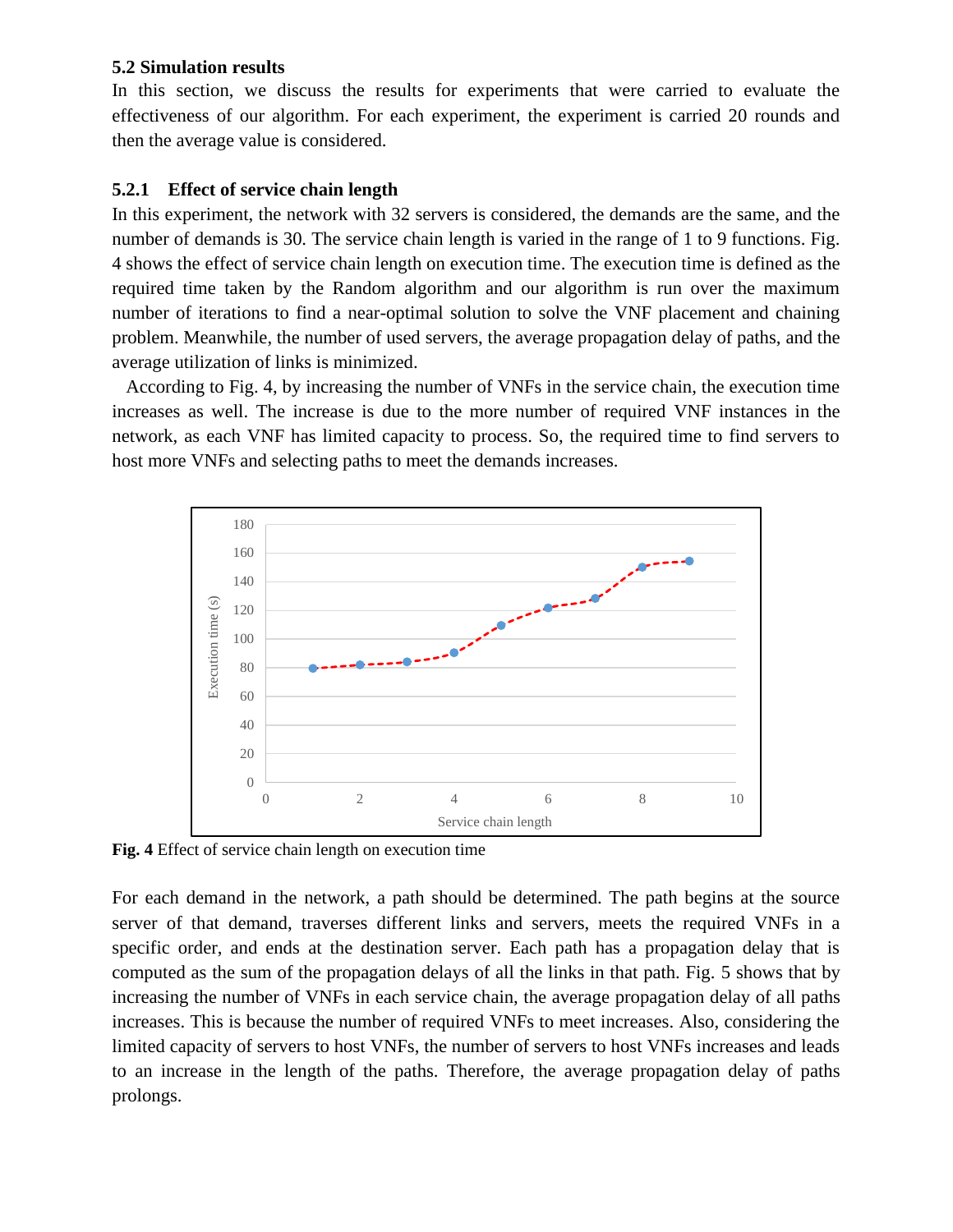#### **5.2.2 Effect of the number of servers**

For the first part of this experiment, we collected data from 50 runs of 100 iterations of our algorithm, where the number of requested VNFs varied between 30 and 210 VNFs. We measured the execution time of our algorithm in three different networks. In this experiment, each demand contains at least 3 and at most 6 VNFs and has 6 types of VNFs. Fig. 6 shows the time needed to find near-optimal solutions in different networks when the number of requested VNFs increases.



**Fig. 5** Effect of service chain length on the average propagation delay of paths

The first observation is that by increasing the number of servers in the network for a specific number of requested VNFs, the execution time increases. However, this increase is acceptable and our proposed algorithm scales reasonably with the size of the network. By increasing the number of servers, search space grows and the number of choices increases, so the execution time will increase.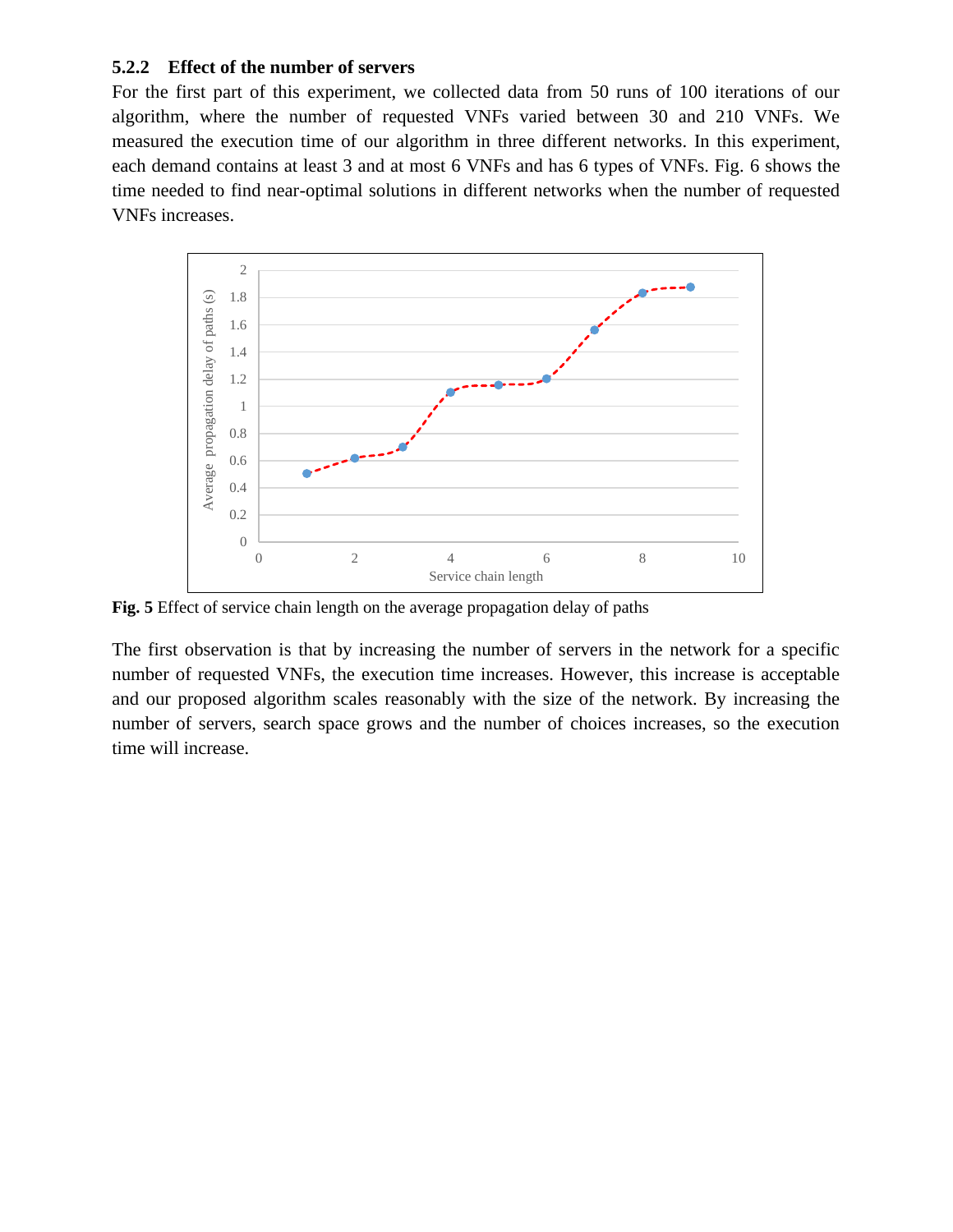

**Fig. 6** Effect of the number of servers on execution time with different number of requested VNFs

The second observation is that in a special network (e.g. 8 servers), by increasing the number of requested VNFs, the execution time increases. Increasing the number of requested VNFs in this scenario is due to the increase in the service chain length and an increase in the number of demands. By increasing the service chain length, the number of the required VNF instances in the network increases. Afterward, this increase causes extra time to find suitable servers to host VNFs. Moreover, increasing the number of demands causes increasing the number of used servers and the number of paths to meet the demands, because for each demand a path should be selected. Selecting more paths needs more time. This experiment shows the scalability of our algorithm for both the number of requested VNFs and the number of physical servers. Our results confirm that the execution time to find a near-optimal solution is more affected by the number of requested VNFs than the number of servers in the network.

 For the next part of our experiment, we changed the required capacity for each VNF. We considered two scenarios for the required capacity of VNFs. In the first scenario, the required capacity of VNFs is equal and is 100 units while it is 160 units in the second scenario. When the required capacity of VNFs increases, a lower number of VNFs can be placed on a server and the number of required VNF instances decreases. The reason is that a VNF can serve serval demands and increasing the capacity of a VNF allows severing more demands. When the number of demands is small (i.e., 30 demands), as shown in Fig. 7, by increasing the capacity of VNFs, the execution time increases. This is because when the number of demands is small, the total traffic to be processed is low. Besides, since a VNF can serve several demands, the number of required VNFs is small. By considering the fixed and limited capacity of servers, when the required capacity of VNFs is high, the number of host servers increases because we need all the VNF types in the demands. Hence, the required time to select servers to host VNFs and selecting paths increases, suggesting an increase in the execution time. Therefore, it can be claimed that these results depend on the capacity of severs and the total traffic of demands.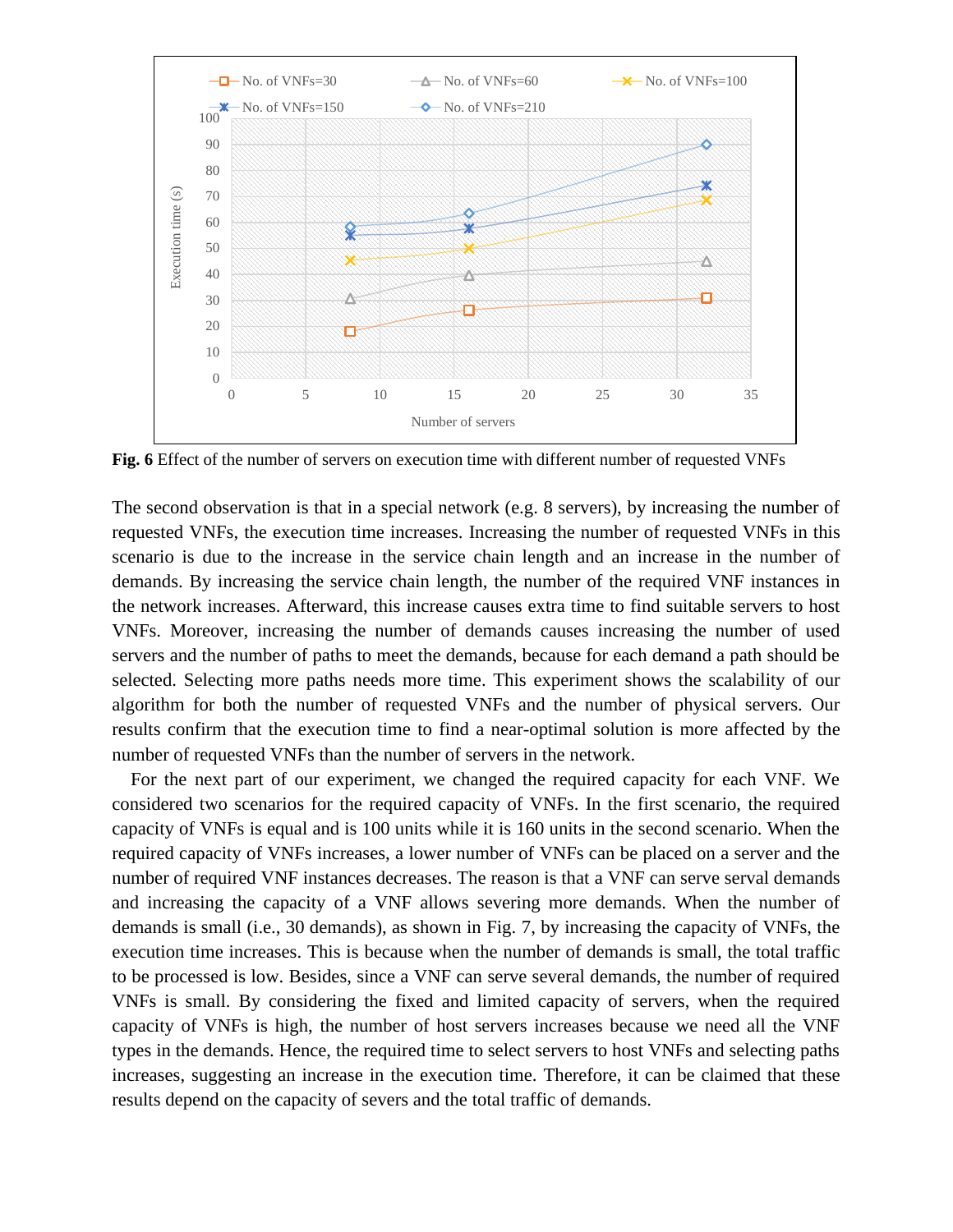

**Fig. 7** Execution time in different networks with a different required capacity of VNFs for 30 demands

When the number of demands increases (i.e., 150 demands), as shown in Fig. 8, the execution time decreases by increasing the capacity of VNFs. The reason is that when the number of demands is large, the total traffic to be processed by the VNFs is high, and thus more VNF instances are required. When the capacity of a VNF is high, it can serve more demands, and thus the number of required VNFs with high capacity decreases; meanwhile, the number of required VNFs with low capacity increases. This will cause an increase in the execution time for VNFs with low capacity. Nevertheless, this increase is small and negligible. Overall, it can be stated that these results will depend on the capacity of severs and the total traffic of demands.



**Fig. 8** Execution time in different networks with a different required capacity of VNFs for 150 demands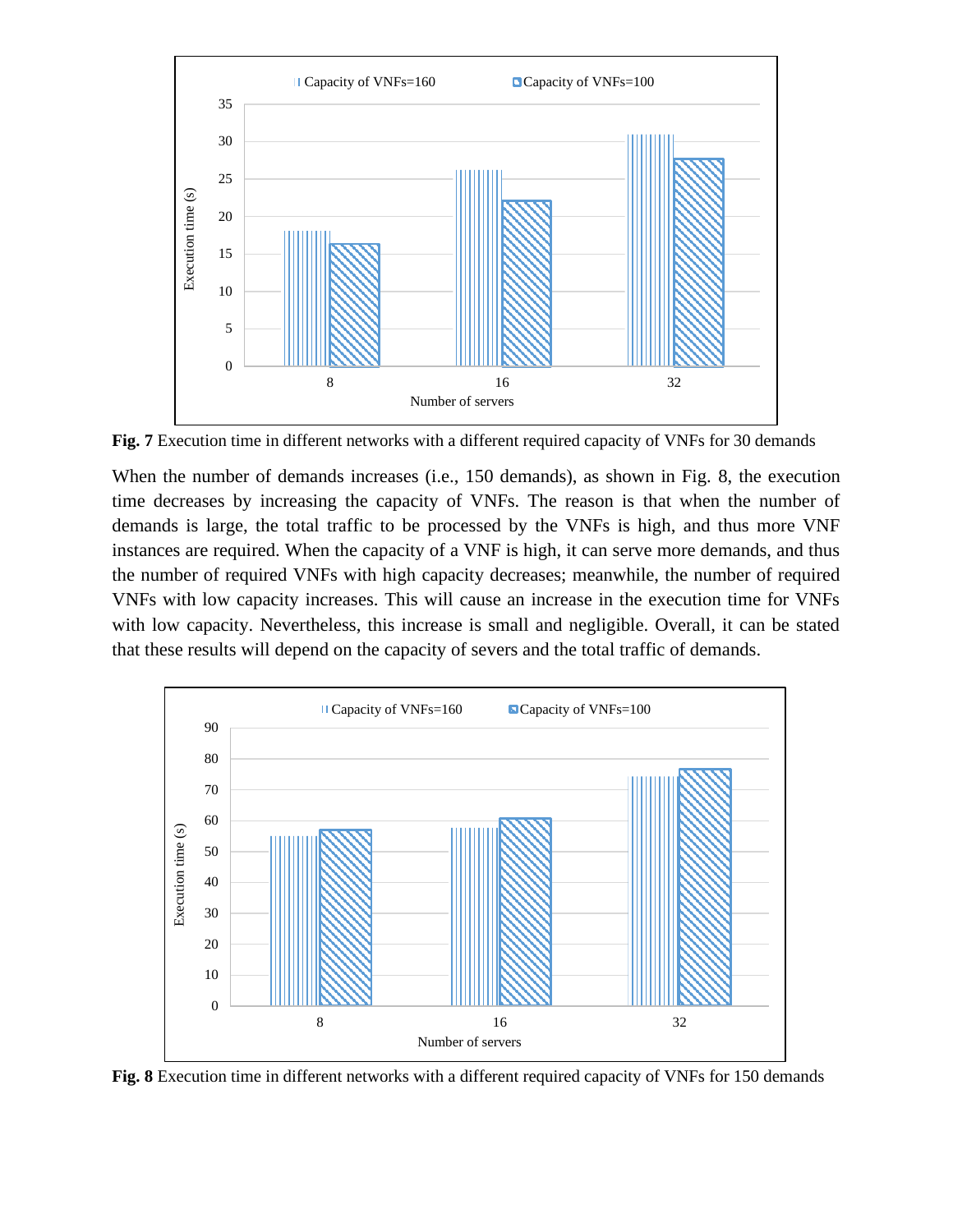## **5.2.3 Comparison of the proposed algorithm, BACON, and Greedy-K-NFV**

In Figure 9, the proposed algorithm is compared with the Greedy-k-NFV algorithm [22], and the BACON model [41]. This comparison is performed under a small network of 32 servers and 4 types of VNFs that investigate the effect of locating and chain VNFs on route latency. It also evaluates the performance of our proposed algorithm. The maximum number of iterations of our proposed algorithm is 100 and the number of particles is 20. Also, as shown in Figure 9, our proposed algorithm produces the paths with the least latency. Then the BACON algorithm has less latency compared to the Greedy-k-NFV algorithm. Of course, our proposed algorithm not only minimizes route latency, but also minimizes the number of servers used and the bandwidth

 The database for comparing all three proposed algorithm methods, BACON, and Greedy-K-NFV is shown in Table 3.

| <b>Set</b>                   | Count |
|------------------------------|-------|
| Available servers in network | 32    |
| VNF of type one              |       |
| VNF of type two              |       |
| VNF of type three            |       |
| VNF of type four             |       |

**Table 3** network data set for comparison

consumed by the links.



**Fig. 9** Comparison of the proposed algorithm with the BACON and Greedy-K-NFV methods.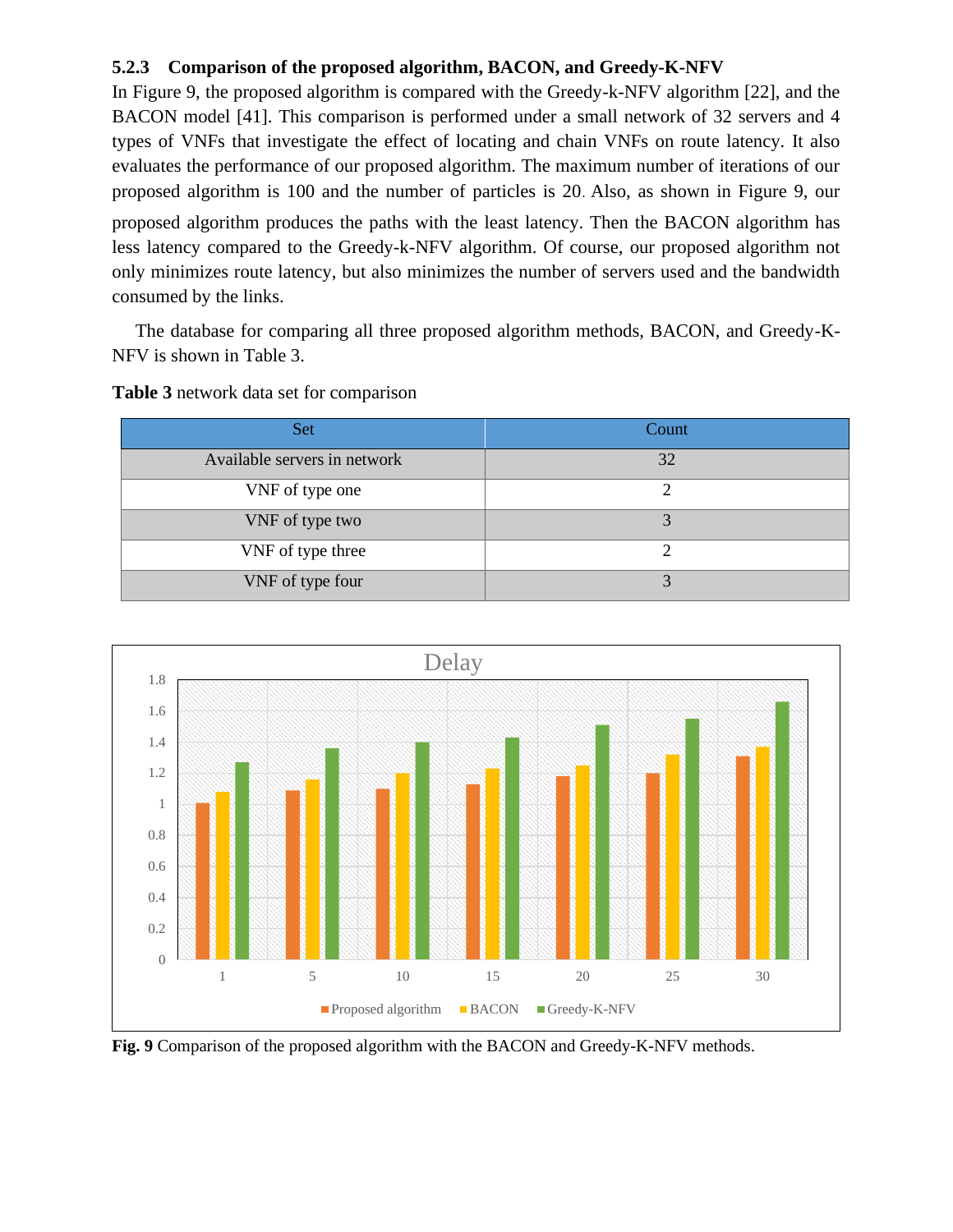#### **5.2.4 Comparison of the proposed algorithm and Random algorithm**

 Fig. 10(a) shows the decrease in average utilization of links in our algorithm compared to the Random method in two networks for a different number of demands. In the Random approach, host servers are selected randomly such that the servers selected to host VNFs are far from each other. It will create longer paths to meet the demands and too many links to be traversed unnecessarily. As a result, traffic must traverse all the links in that path and it increases the average utilization of links. However, our algorithm decreases the average utilization of links considerably. The results of this study show that this algorithm compared to the random algorithm at least 53% and at most 81% decreases the average utilization of links. This algorithm performs much better in the larger networks because of the larger solution space.

 Fig. 10(b) shows the number of used servers in our algorithm compared to the Random approach. In this article, we assume that if a server is going to host a VNF, it has to switch on, and then it is counted as a used server. Here, we want to minimize the number of servers used, so the ones that are switched on can be utilized efficiently. This will reduce power consumption and capital expenditure of the network.

 In a random algorithm, servers are randomly selected to host virtual network functions and can be located anywhere on the network at any distance and number, and there is a high probability that the servers will not be fully utilized. The results show that compared to the random algorithm, our algorithm reduces the number of used servers.



**(a)** Average link utilization reduction for different numbers of demands in two networks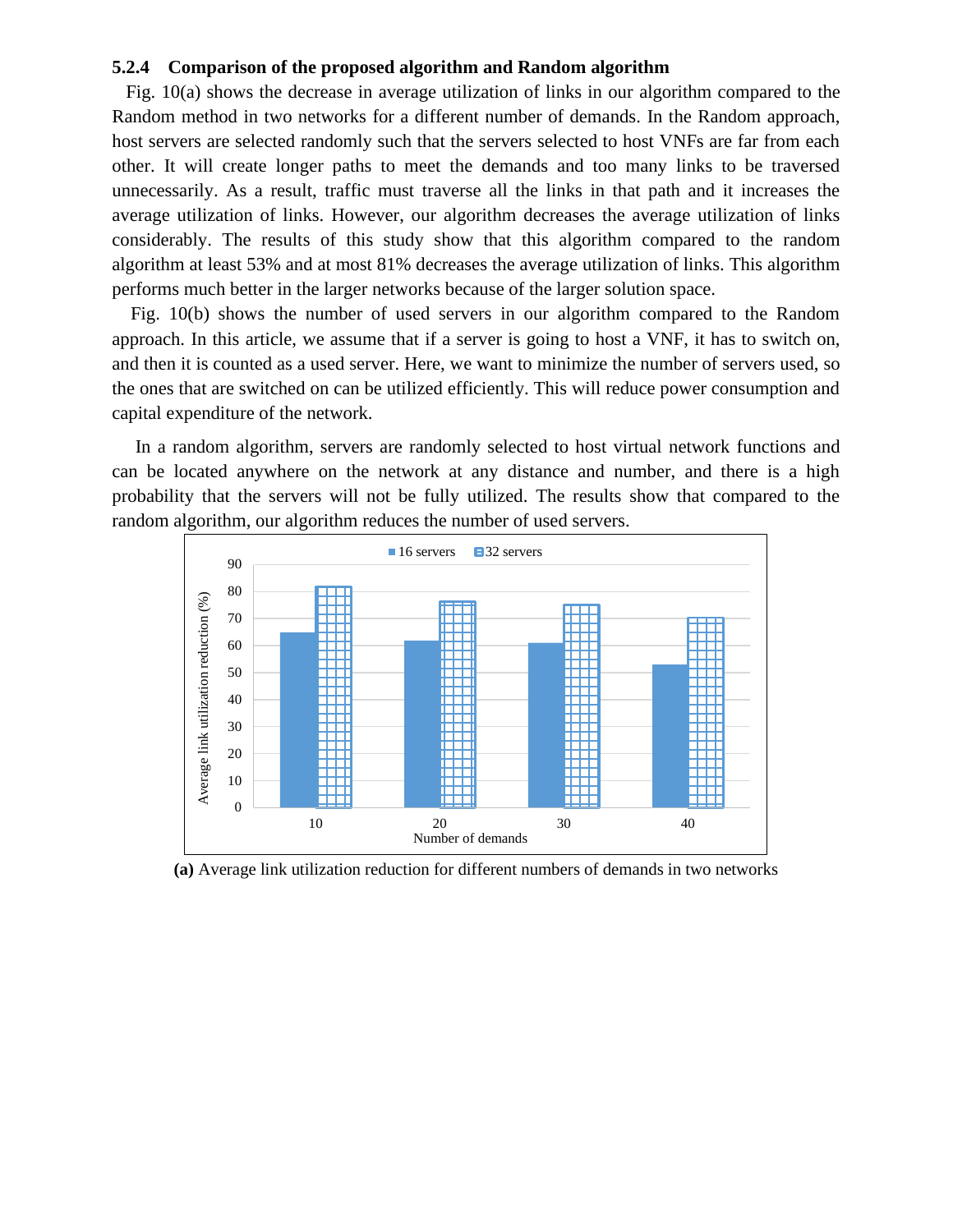

**(b)** the number of used servers,

**Fig. 10** Comparison of the proposed algorithm with the Random algorithm.

# **6 Conclusion**

In this paper, an analysis of our proposed algorithm for the VNF placement and chaining problem is proposed. To this end, an optimization problem is presented to minimize the number of used servers, average utilization of links, and average propagation delay of paths. This algorithm can be used to determine the most suitable servers to host VNFs and the most suitable paths to steer traffic and meet the demands under network constraints. The results show that this algorithm can efficiently scale in networks composed of many required VNFs. Moreover, it was found that an increase in the number of servers and links and the execution time of our algorithm is more affected by the number of requested VNFs compared to the number of servers. The results also show that when there are many demands in the network, increasing the required capacity of VNFs can reduce the execution time compared to VNFs with less capacity and same conditions; however, depending on requested traffic of demands and capacity of servers, this increase can be small and, in some cases, negligible. Overall, the results of this study show that the proposed algorithm can reduce at least 53% and at most 81% of links utilizations compared to the Random algorithm, it can perform much better in larger networks, and it can reduce at most 76% of the average propagation delay of paths.

# **Reference**

- 1. Mechtri, M., Ghribi, C., & Zeghlache, D. (2016). A scalable algorithm for the placement of service function chains. IEEE Transactions on Network and Service Management, 13(3), 533-546.
- 2. Xia, M., Shirazipour, M., Zhang, Y., Green, H., & Takacs, A. (2015). Network function placement for NFV chaining in packet/optical datacenters. Journal of Lightwave Technology, 33(8), 1565-1570.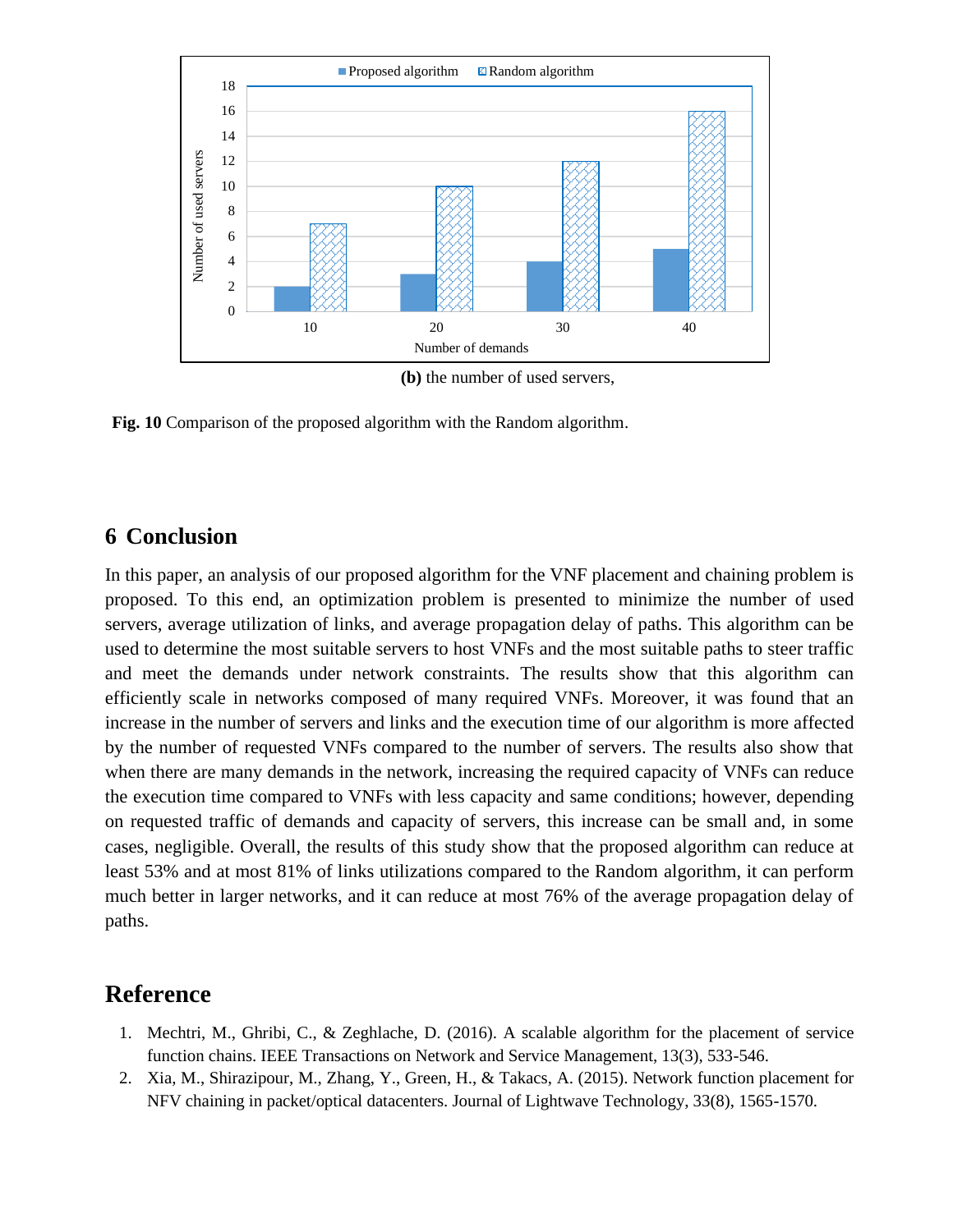- 3. Rankothge, W., Le, F., Russo, A., & Lobo, J. (2017). Optimizing resource allocation for virtualized network functions in a cloud center using genetic algorithms. IEEE Transactions on Network and Service Management, 14(2), 343-356.
- 4. Gupta, A., Habib, M. F., Chowdhury, P., Tornatore, M., & Mukherjee, B. (2015, December). On service chaining using virtual network functions in network-enabled cloud systems. In 2015 IEEE International Conference on Advanced Networks and Telecommuncations Systems (ANTS) (pp. 1-3). IEEE.
- 5. Beck, M. T., & Botero, J. F. (2015, December). Coordinated allocation of service function chains. In 2015 IEEE global communications conference (GLOBECOM) (pp. 1-6). IEEE.
- 6. Moens, H., & De Turck, F. (2014, November). VNF-P: A model for efficient placement of virtualized network functions. In 10th International Conference on Network and Service Management (CNSM) and Workshop (pp. 418-423). IEEE.
- 7. Mohammadkhan, A., Ghapani, S., Liu, G., Zhang, W., Ramakrishnan, K. K., & Wood, T. (2015, April). Virtual function placement and traffic steering in flexible and dynamic software defined networks. In The 21st IEEE International Workshop on Local and Metropolitan Area Networks (pp. 1- 6). IEEE.
- 8. Subbiah, S., & Perumal, V. (2016, March). Energy-aware network resource allocation in SDN. In 2016 International Conference on Wireless Communications, Signal Processing and Networking (WiSPNET) (pp. 2071-2075). IEEE.
- 9. Lee, K. Y., & Park, J. B. (2006, October). Application of particle swarm optimization to economic dispatch problem: advantages and disadvantages. In 2006 IEEE PES Power Systems Conference and Exposition (pp. 188-192). IEEE.
- 10. Luizelli, M. C., da Costa Cordeiro, W. L., Buriol, L. S., & Gaspary, L. P. (2017). A fix-and-optimize approach for efficient and large scale virtual network function placement and chaining. Computer Communications, 102, 67-77.
- 11. Jang, I., Choo, S., Kim, M., Pack, S., & Shin, M. K. (2016, June). Optimal network resource utilization in service function chaining. In 2016 IEEE NetSoft Conference and Workshops (NetSoft) (pp. 11-14). IEEE.
- 12. Bari, M. F., Chowdhury, S. R., Ahmed, R., & Boutaba, R. (2015, November). On orchestrating virtual network functions. In 2015 11th International Conference on Network and Service Management (CNSM) (pp. 50-56). IEEE.
- 13. Baumgartner, A., Reddy, V. S., & Bauschert, T. (2015, April). Mobile core network virtualization: A model for combined virtual core network function placement and topology optimization. In Proceedings of the 2015 1st IEEE conference on Network Softwarization (NetSoft) (pp. 1-9). IEEE.
- 14. Ahvar, S., Phyu, H. P., Buddhacharya, S. M., Ahvar, E., Crespi, N., & Glitho, R. (2017, July). CCVP: Cost-efficient centrality-based VNF placement and chaining algorithm for network service provisioning. In 2017 IEEE Conference on Network Softwarization (NetSoft) (pp. 1-9). IEEE.
- 15. Fister Jr, I., Yang, X. S., Fister, I., Brest, J., & Fister, D. (2013). A brief review of nature-inspired algorithms for optimization. arXiv preprint arXiv:1307.4186.
- 16. Herrera, J. G., & Botero, J. F. (2016). Resource allocation in NFV: A comprehensive survey. IEEE Transactions on Network and Service Management, 13(3), 518-532.
- 17. Bruschi, R., Carrega, A., & Davoli, F. (2016). A game for energy-aware allocation of virtualized network functions. Journal of Electrical and Computer Engineering, 2016.
- 18. Riggio, R., Rasheed, T., & Narayanan, R. (2015, May). Virtual network functions orchestration in enterprise WLANs. In 2015 IFIP/IEEE International Symposium on Integrated Network Management (IM) (pp. 1220-1225). IEEE.
- 19. Németh, B., Czentye, J., Vaszkun, G., Csikor, L., & Sonkoly, B. (2015, November). Customizable real-time service graph mapping algorithm in carrier grade networks. In 2015 IEEE Conference on Network Function Virtualization and Software Defined Network (NFV-SDN) (pp. 28-30). IEEE.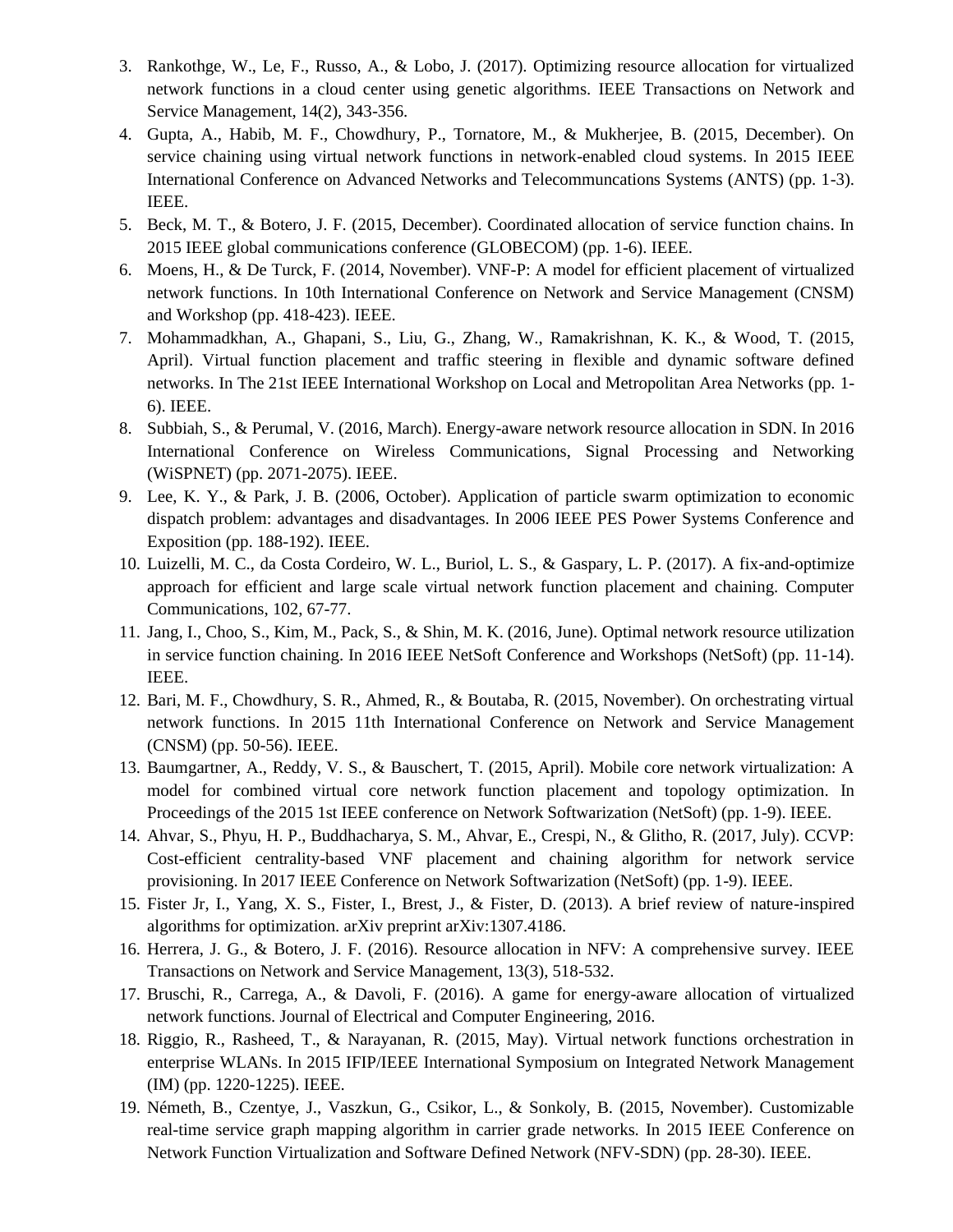- 20. Alleg, A., Kouah, R., Moussaoui, S., & Ahmed, T. (2017, June). Virtual network functions placement and chaining for real-time applications. In 2017 IEEE 22nd international workshop on computer aided modeling and design of communication links and networks (CAMAD) (pp. 1-6). IEEE.
- 21. Dieye, M., Ahvar, S., Sahoo, J., Ahvar, E., Glitho, R., Elbiaze, H., & Crespi, N. (2018). CPVNF: Costefficient proactive VNF placement and chaining for value-added services in content delivery networks. IEEE Transactions on Network and Service Management, 15(2), 774-786.
- 22. Qu, L., Assi, C., Shaban, K., & Khabbaz, M. J. (2017). A reliability-aware network service chain provisioning with delay guarantees in NFV-enabled enterprise datacenter networks. IEEE Transactions on Network and Service Management, 14(3), 554-568.
- 23. Bari, F., Chowdhury, S. R., Ahmed, R., Boutaba, R., & Duarte, O. C. M. B. (2016). Orchestrating virtualized network functions. IEEE Transactions on Network and Service Management, 13(4), 725- 739.
- 24. Cao, J., Zhang, Y., An, W., Chen, X., Han, Y., & Sun, J. (2016, December). VNF placement in hybrid NFV environment: Modeling and genetic algorithms. In 2016 IEEE 22nd International Conference on Parallel and Distributed Systems (ICPADS) (pp. 769-777). IEEE.
- 25. Otokura, M., Leibnitz, K., Koizumi, Y., Kominami, D., Shimokawa, T., & Murata, M. (2016, November). Application of evolutionary mechanism to dynamic virtual network function placement. In 2016 IEEE 24th International Conference on Network Protocols (ICNP) (pp. 1-6). IEEE.
- 26. Qu, L., Khabbaz, M., & Assi, C. (2018). Reliability-aware service chaining in carrier-grade softwarized networks. IEEE Journal on Selected Areas in Communications, 36(3), 558-573.
- 27. Eberhart, R., & Kennedy, J. (1995, October). A new optimizer using particle swarm theory. In MHS'95. Proceedings of the Sixth International Symposium on Micro Machine and Human Science (pp. 39-43). Ieee.
- 28. Xue, H., Bai, Y., Hu, H., Xu, T., & Liang, H. (2019). A novel hybrid model based on TVIW-PSO-GSA algorithm and support vector machine for classification problems. IEEE Access, 7, 27789-27801.
- 29. Singh, R. P., Dixit, M., & Silakari, S. (2014, November). Image contrast enhancement using GA and PSO: a survey. In 2014 International Conference on Computational Intelligence and Communication Networks (pp. 186-189). IEEE.
- 30. Van den Bergh, F., & Engelbrecht, A. P. (2004). A cooperative approach to particle swarm optimization. IEEE transactions on evolutionary computation, 8(3), 225-239.
- 31. Brits, R., Engelbrecht, A. P., & Van den Bergh, F. (2002, November). A niching particle swarm optimizer. In Proceedings of the 4th Asia-Pacific conference on simulated evolution and learning (Vol. 2, pp. 692-696).
- 32. Chantre, H. D., & da Fonseca, N. L. (2017, May). Redundant placement of virtualized network functions for LTE evolved multimedia broadcast multicast services. In 2017 IEEE International Conference on Communications (ICC) (pp. 1-7). IEEE.
- 33. Barbieri, R., Barbieri, N., & De Lima, K. F. (2015). Some applications of the PSO for optimization of acoustic filters. Applied Acoustics, 89, 62-70.
- 34. Soualah, O., Mechtri, M., Ghribi, C., & Zeghlache, D. (2017, May). Energy efficient algorithm for VNF placement and chaining. In 2017 17th IEEE/ACM International Symposium on Cluster, Cloud and Grid Computing (CCGRID) (pp. 579-588). IEEE.
- 35. Moens, H., & De Turck, F. (2014, November). VNF-P: A model for efficient placement of virtualized network functions. In 10th International Conference on Network and Service Management (CNSM) and Workshop (pp. 418-423). IEEE.
- 36. Ahvar, S., Phyu, H. P., Buddhacharya, S. M., Ahvar, E., Crespi, N., & Glitho, R. (2017, July). CCVP: Cost-efficient centrality-based VNF placement and chaining algorithm for network service provisioning. In 2017 IEEE Conference on Network Softwarization (NetSoft) (pp. 1-9). IEEE.